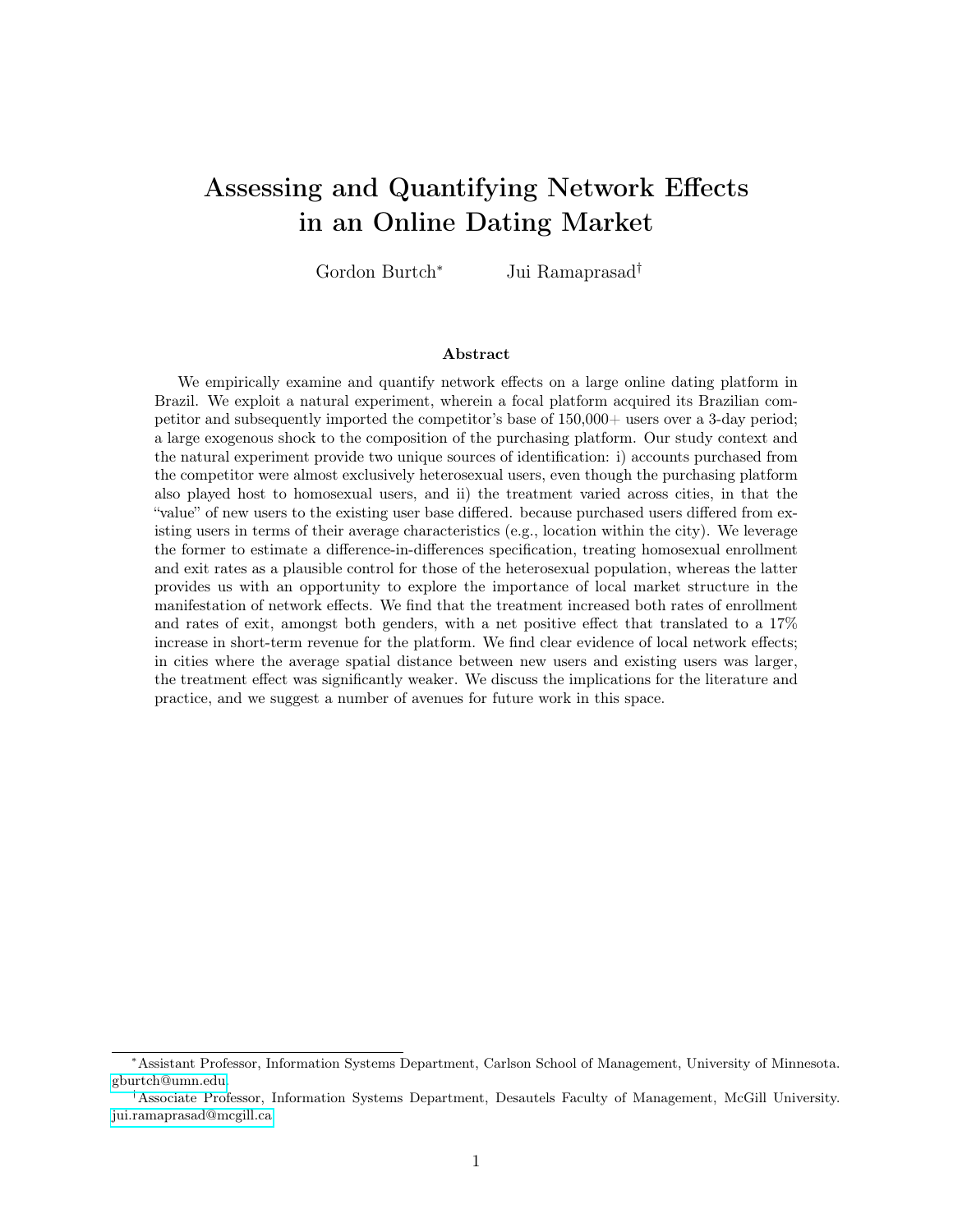## 1 Introduction

Two-sided markets (or multi-sided markets more generally) are roughly defined as platforms that enable transaction and interaction amongst end-users of different types [Rochet & Tirole, [2006\]](#page-17-0). Examples of these markets are now quite prevalent, e.g., Hulu matches video content providers with end-consumers and advertisers, eBay connects buyers and sellers, and AirBNB links renters and hosts. Perhaps the oldest example, however, is the market for dating, which we consider here.

The success of two-sided markets hinges on network effects. Most commonly, individuals experience greater utility when the number of potential transaction partners is large (cross-side positive effects). At the same time, individuals experience lower utility when the number of competitors is large (same-side negative effects, or congestion). Platform operators employ a variety of techniques to stimulate and take advantage of network effects. In this work, we offer a case study of an online dating platform, which implemented one such technique: a seeding strategy. We do so with an eye toward identifying and quantifying network effects in this setting. Moreover, we seek to understand the importance of local network structure in the market (i.e., the fit between the seeding action and the preferences and interests of targeted users), and how this can determine the efficacy of the seeding strategy. Empirically understanding the nature of network effects is becoming increasingly important as the number of platforms competing in the online space grows. This is particularly true in the dating space, which has grown extremely competitive in recent years.<sup>[1](#page-1-0)</sup>

Similar to more traditional markets of sale and purchase (e.g., eBay), which have received the bulk of consideration in the network effects literature to date, we might expect to observe positive cross-side and negative same-side network effects. However, we will argue that the story is somewhat more nuanced when it comes to online dating, for a number of reasons. First, broadly speaking, these nuances and differences derive from the fact that these markets facilitate social transactions and not economic ones, and thus individuals preferences for a transaction partner are likely to be highly heterogeneous. Second, by construction, participants in these markets generally have no direct visibility into levels of congestion or competition, because users do not typically receive information about other users who would not provide a viable relationship match.[2](#page-1-1) Third, the

<span id="page-1-0"></span><sup>&</sup>lt;sup>1</sup>[Online dating magazine estimates that there are 2,500 online dating sites in the US alone:](http://www.forbes.com/sites/martinzwilling/2013/03/01/how-many-more-online-dating-sites-do-we-need/) <http://www.forbes.com/sites/martinzwilling/2013/03/01/how-many-more-online-dating-sites-do-we-need/>

<span id="page-1-1"></span><sup>2</sup>Admittedly, this observation applies only to heterosexual users; homosexual users would of course serve, simultaneously, as possible matches and as competition for one another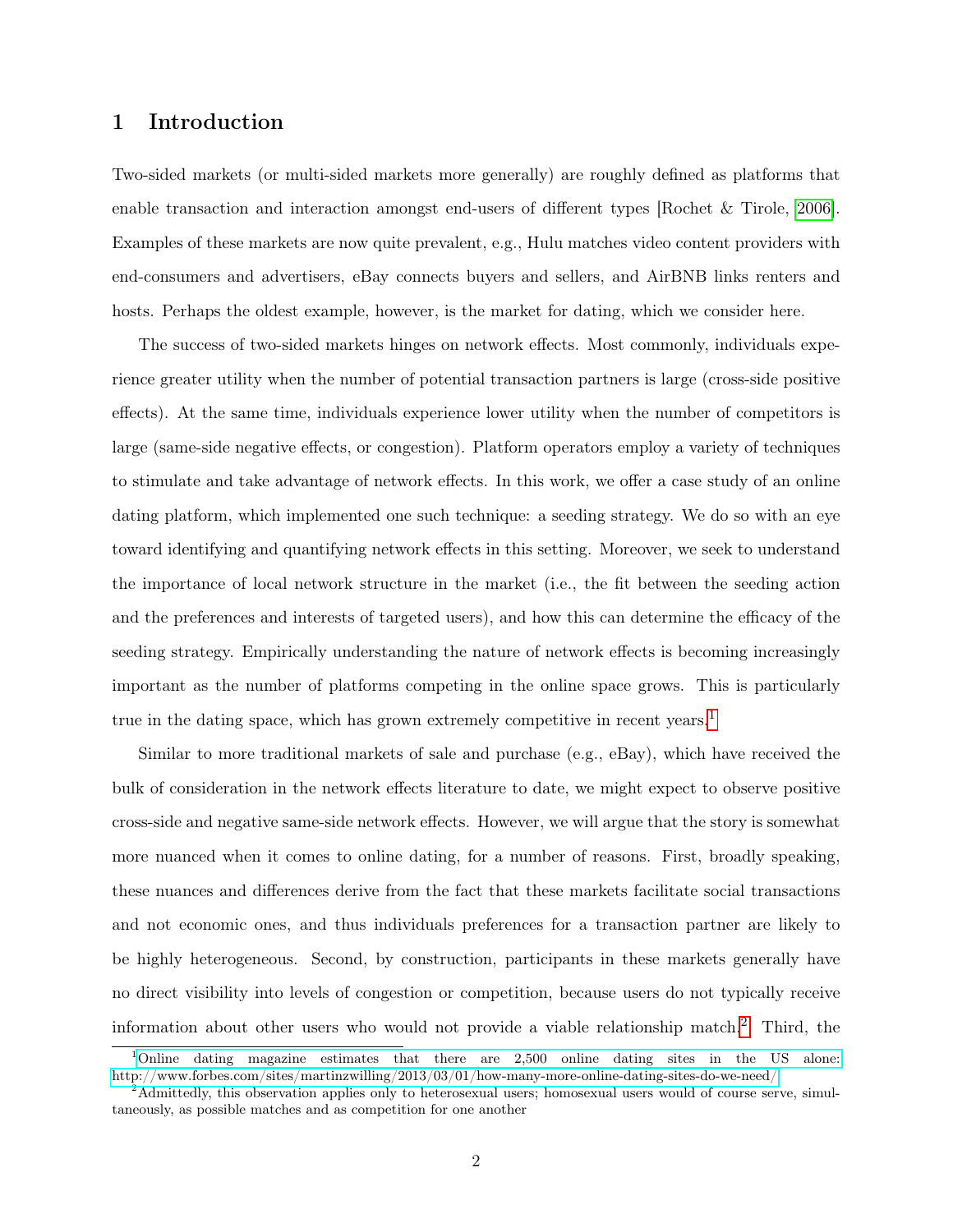online dating context, despite digital intermediation, nonetheless continues to depend heavily on offline word-of-mouth. Together, these differences highlight that the role and impacts of network effects may be highly contextual and should be considered in a case-by-case basis.

We seek to address the following three research questions: 1) To what degree does seeding new users stimulate network effects in online dating markets; 2) What is the impact of this seeding strategy on enrollment of new users and on exits of existing users; and 3) How does this impact vary with differences between the characteristics of new (seeded) and existing users (i.e., matching potential)? To do so, we draw upon anonymized and aggregated data from the Ashley Madison leak of 2015. Following other researchers who have used this dataset for academic research purposes, we asked an external party to anonymize the data [Griffin, Kruger, & Maturana, [2016;](#page-16-0) Grieser, Kapadia, Li, & Simonov, [2016\]](#page-16-1). Our interest in this dataset comes from one key event that enables us to study seeding in online dating: Ashley Madison purchased a Brazilian competitor, Ohhtel, and thereby acquired its user base, an action which resulted in the sudden injection of more than  $150,000$  new user accounts into the platform.

We exploit two features of this study context to identify the effects deriving from the shock on subsequent patterns of enrollment and exit (attrition) on the dating site. First, whereas the competitor only allowed heterosexual matching, the focal site allowed both heterosexual and homosexual matching, Hence the exogenous shock to the number of user accounts on our focal site was to heterosexual users, which allows us to use homosexual users as a control group. Second, the treatment varied across cities, in that the characteristics of purchased user accounts (e.g., physical location within the city) differed to varying degrees from those of the existing base of users. We leverage the first feature to obtain a plausible control group that was not subject to the exogenous shock, to estimate a difference-in-differences (DD) specification, contrasting the enrollment and exit rates between heterosexual and homosexual users. We leverage the second feature to explore the notional of *local* network effects; the notion that the strength of network effects will vary based on the degree to which the new entrants can serve as a possible match for other users in the market.

We find, first, that the seeding action did deliver a positive return for enrollments, amongst both genders. Noting that site design precludes the manifestation of direct or indirect network effects on enrollment (because new users are incapable of viewing potential matches before they create an account), we attribute this finding to a mechanism of social proof, manifest via offline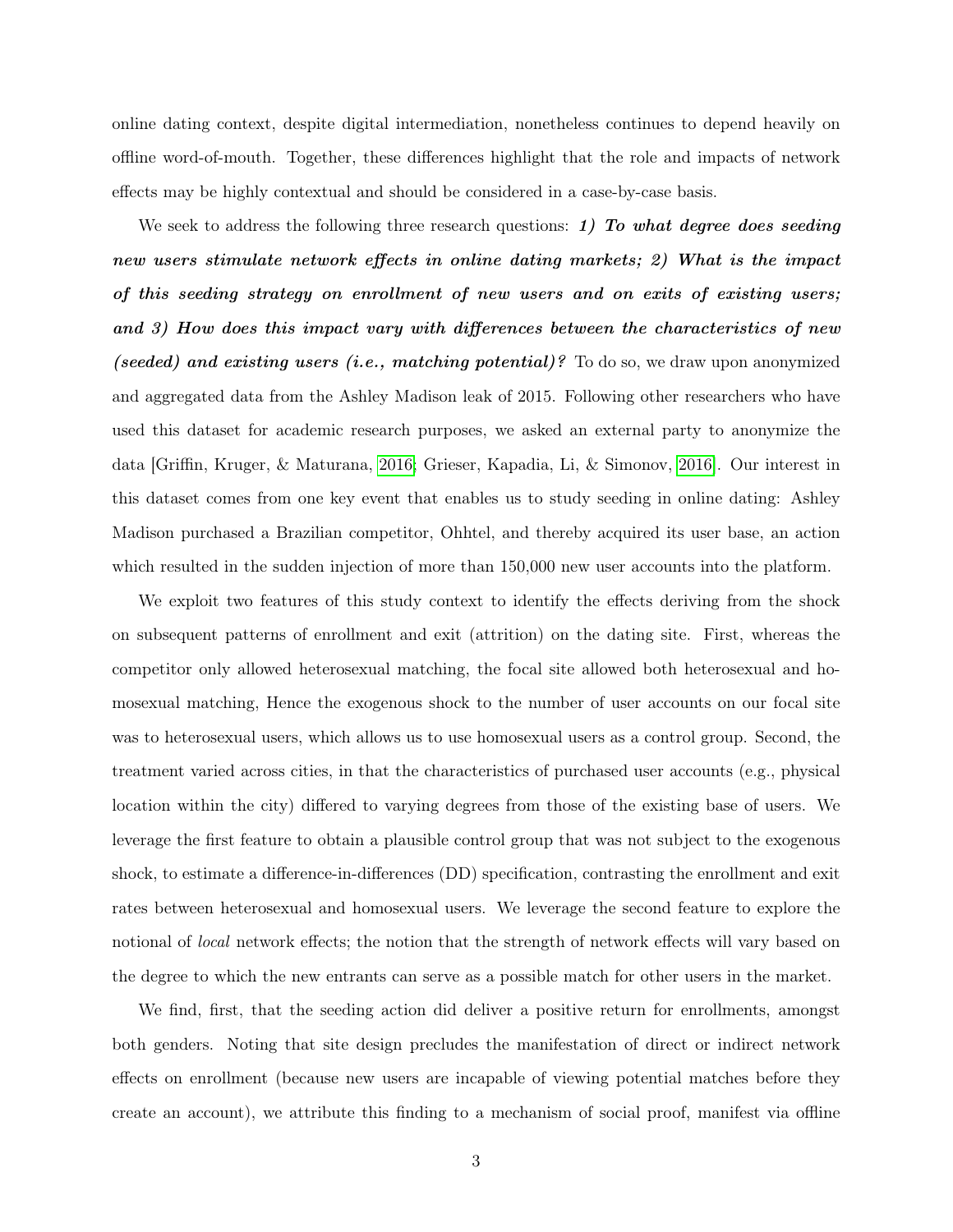word-of-mouth. Second, we find that the treatment also increased the rate of exit amongst both genders, suggesting a countervailing result. Our calculations suggest an overall net benefit to the platform equivalent to an approximate 17% increase in the rate of acquisition of male users, and thus revenue. Third, exploring local structure in the market, we observe that the treatment effect was indeed heterogeneous between cities. In particular, we find that as the physical distance between purchased users and existing users grows in a given city, the effect of the treatment attenuates.

This paper extends the current work on network effects in online platforms. Our main contribution lies in identifying and quantifying network effects in the context of online dating, in contrast to the current literature that mainly focuses on platforms that facilitate economic exchanges. Importantly, we look at how one seeding strategy (seeding the platform with additional users) can stimulate network effects, addressing the critical "chicken-and-egg" problem faced by two-sided platforms. From the practical perspective, we are able provide a measure of the economic effects of such a seeding strategy by estimating the proportional revenue returns. In exploring these questions, we consider that the nature of network effects can vary across contexts and market types. One significant reason that network effects may vary, as we demonstrate here, is based on local structure in the market, and how that structure aligns with the preferences and interests of users. In this setting, physical location is an important determinant of matching because, ultimately, matches must take place offline. In other settings, where transactions are fully mediated by the online platform, geography would be unlikely to play a significant role.

The remainder of this paper is structured as follows. We review the literature on network effects, two-sided markets, and online dating in the following section. We then describe our study context, the natural experiment and the data at our disposal, before detailing our empirical approach. We then report our results, discuss the implications and limitations of our work, and propose a number of avenues for future work.

## 2 Related Literature

In the literature review below, we highlight literature relevant to our paper, focusing on work that looks at network effects in two-sided platforms as well as the existing literature examining online dating platforms.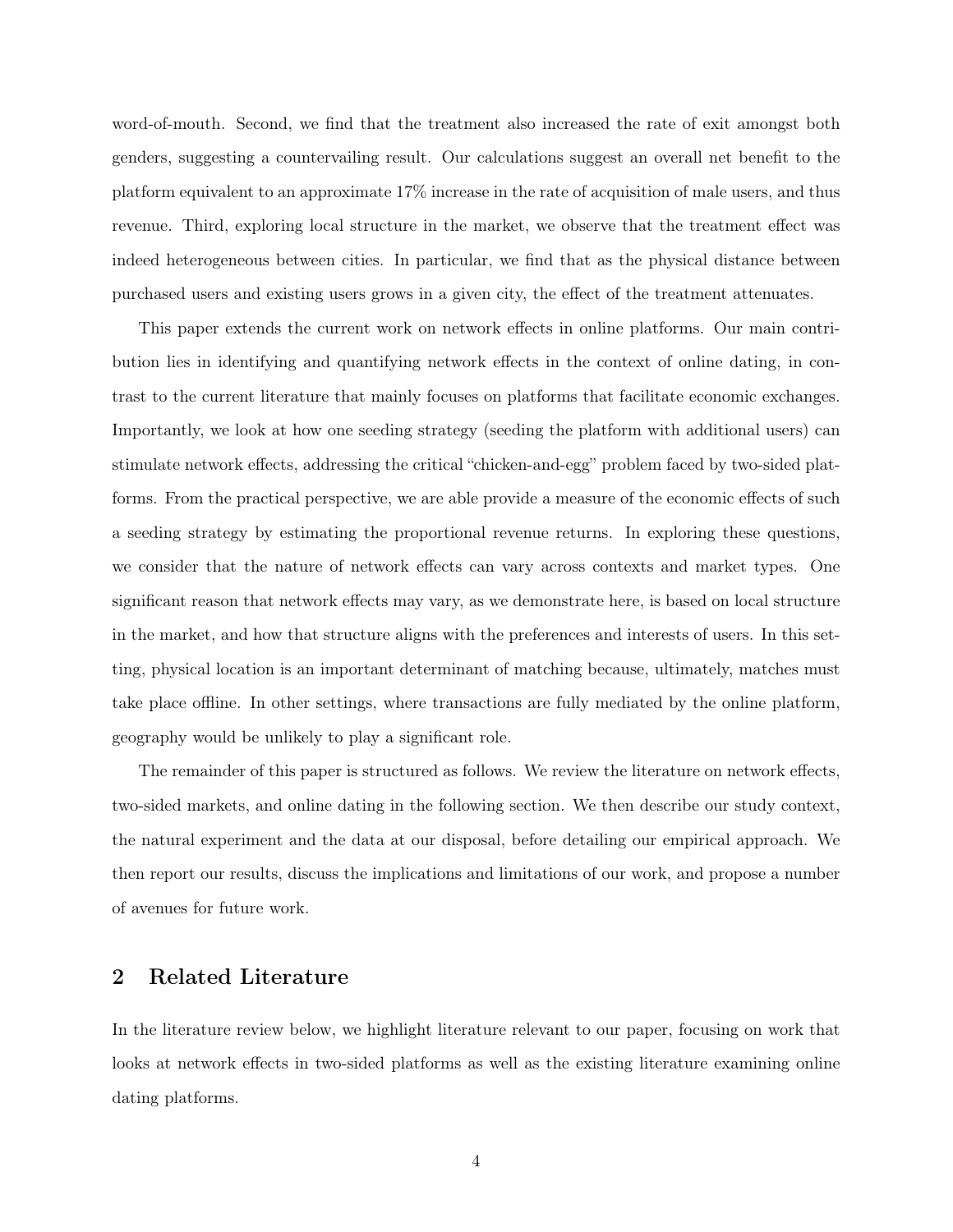#### 2.1 Network Effects

Two-sided markets (or multi-sided markets more generally) are roughly defined as platforms that enable transaction and interaction amongst end-users of different types [Parker & Van Alstyne, [2005;](#page-17-1) Rochet & Tirole, [2006\]](#page-17-0). Examples of these markets are now quite prevalent, e.g., Hulu matches video content providers with end-consumers and advertisers, eBay connects buyers and sellers, and AirBNB links renters and hosts. Perhaps the oldest example, however, is the market for dating, which we consider here.

Any two-sided network is generally faced with the challenge of how best to attract and retain participants on each side of the market, to achieve and maintain critical mass, and ultimately turn a profit [Rochet & Tirole, [2006\]](#page-17-0). Achieving and maintaining participation on either side is a difficult proposition because platforms face a cold-start problem; they must attract membership, yet members have a significantly reduced interest in joining if no other members exist to transact with. This notion, which speaks to cross-side network effects [Katz & Shapiro, [1985\]](#page-17-2), implies that the platform often requires a specific strategy to achieve growth. That strategy often hinges on pricing. The platform operator may choose to subsidize participants on one side of the market, offering free or discounted access and features [Parker & Van Alstyne, [2005\]](#page-17-1). Indeed, this has long been a standard practice in dating markets, wherein free access is often granted to female users, as noted in the introduction. Long before the emergence of online dating, bars were using promotions such as "Ladies Night," letting ladies in for free in order to attract men (in the case of heterosexual pairs), i.e. to stimulate cross-side network effects.

Online, platforms have experimented with a variety of strategies in order to stimulate cross-side network effects. One of the most common techniques is the offer of subsidies. However, alternative, non-price strategies have also been shown to be quite effective. For example, if the platform can institute a perception of adoption by members on one side of the market, this can have a profound on enrollment on the opposite side. Tucker and Zhang [\[2010\]](#page-18-0) report on a field experiment in which they demonstrate the benefit of advertising existing user volumes to potential users. They found that informing potential sellers of the volume of existing sellers in a B2B marketplace had a positive effect on the probability of sign-up. However, informing potential sellers of existing sellers and buyers, in tandem, eliminates the effect. The authors take this as evidence of an indirect network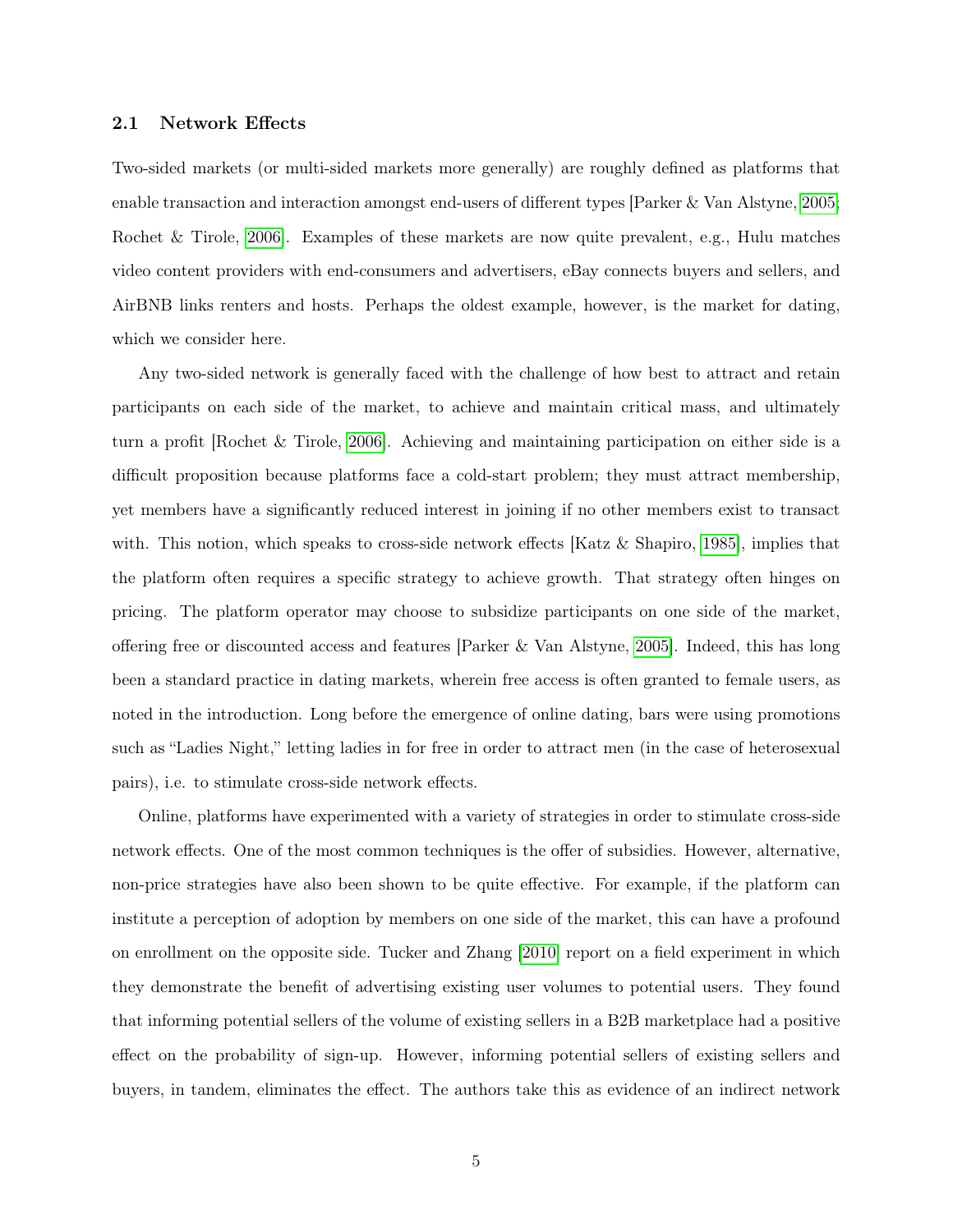effect, wherein the absence of information about buyer volumes causes the potential seller to infer the number based on known seller volumes.

Anecdotal evidence also speaks to the success of platforms that have initially "faked" membership and usage (an example of a seeding strategy).<sup>[3](#page-5-0)</sup> In 2012, Steve Huffman, co-founder of Reddit, revealed that the site stimulated early growth in its user base via the creation of fake accounts. Similar practices have been reported at PayPal, which reportedly grew its early base of eBay sellers by creating a bot that would automatically purchase goods and then insist that the payment be completed via PayPal. This strategy caused eBay sellers to flock to the Paypal platform, under the perception that it was heavily populated by consumers [Jackson, [2004\]](#page-17-3).

Just as positive cross-side effects manifest with a growth in potential transaction partners, negative same-side effects can arise with the enrollment of competitors. Sun and Tse [\[2009\]](#page-17-4) explain this phenomenon as follows: "Even if there are infinite potential participants of the network, the exponential growth of the network may be limited by other factors such as competition among participants. This is called a congestion effect in the two-sided market literature [Rysman, [2004\]](#page-17-5) and it represents negative network externalities among the participants on the same side of the market. Sun [\[2007\]](#page-17-6) finds that when such negative externalities exist, the growth of a two-sided network has a finite limit."

Network effects can manifest in a heterogeneous fashion in many settings, when individuals prefer to transact with specific subsets of the population. Sundararajan [\[2007\]](#page-17-7) formalizes this idea, presenting a model in which users prefer adoption of a product by their social network neighbors. Other work has frequently acknowledged the importance of local network structure in the manifestation of network effects, considering, for example, local network density [Katana, Zubcsek, & Sarvary, [2011\]](#page-17-8) and strong tie subsets [Suarez, [2005\]](#page-17-9).

Given the highly personal nature of relationships, we would argue that a similar pattern of localized preference can play out in ways that need not depend strictly on social network structure. That is, we propose a broader definition of what is considered "local". In particular, we note that individuals may prefer adoption by a specific subset of the population for a variety of other reasons. Individuals may prefer adoption by people who speak the same language [Meer & Rigbi, [2013\]](#page-17-10), who reside nearby, or who come from a similar cultural background [Burtch, Ghose, & Wattal, [2014\]](#page-16-2).

<span id="page-5-0"></span><sup>3</sup>http://venturebeat.com/2012/06/22/reddit-fake-users/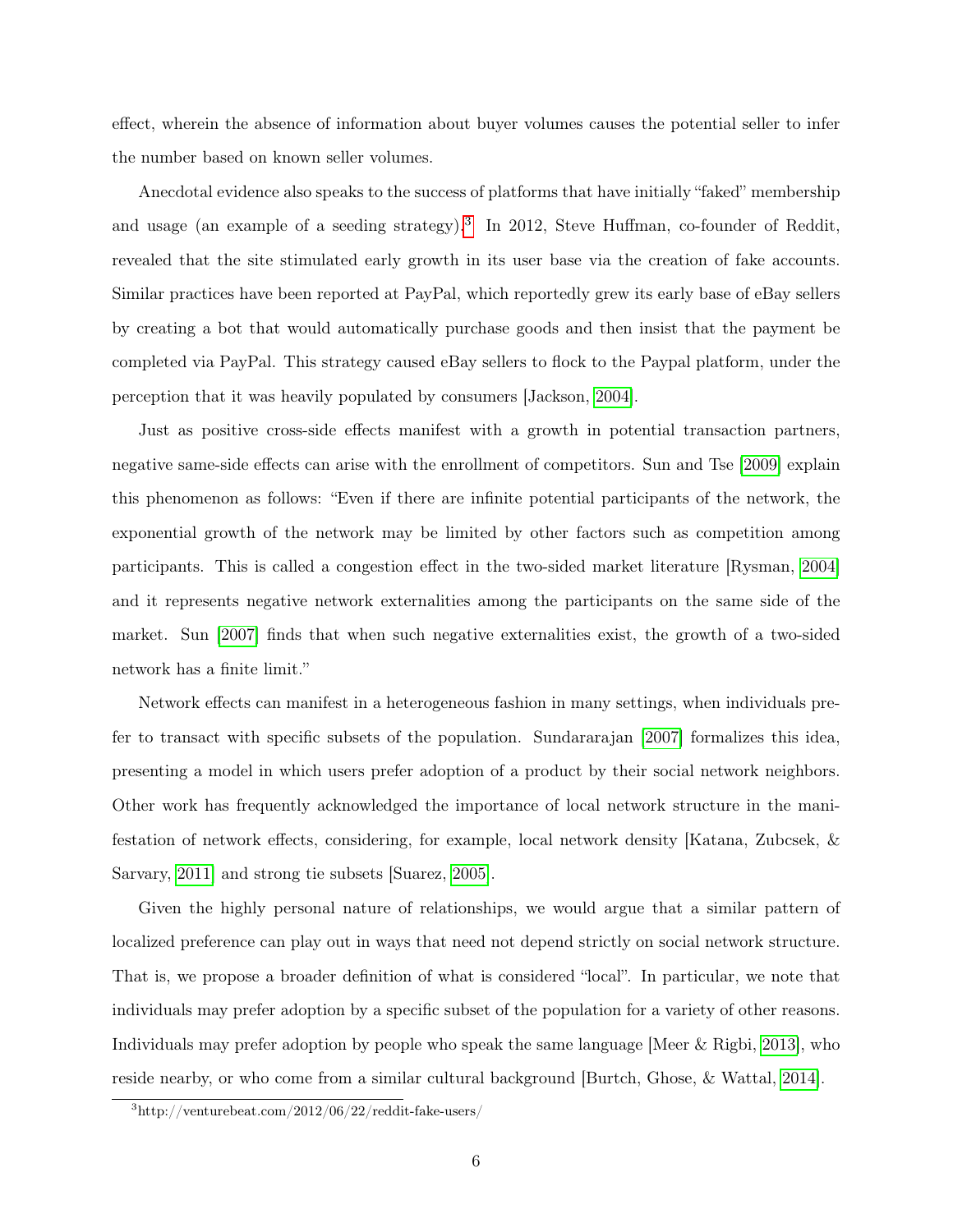#### 2.2 Online Dating

Online dating itself is a fairly new phenomenon that has just recently achieved social acceptability in the mainstream. The related online dating literature is nascent but growing. While the bulk of the of the work in online dating has been from the psychology literature, with a focus on individual self-presentation [Ellison, Heino, & Gibbs, [2006\]](#page-16-3), deception [Toma, Hancock, & Ellison, [2008\]](#page-18-1), and image, the economics literature has also examined online dating, looking specifically at mate preferences and sorting in matching [Hitsch, Hortacsu, & Ariely, [2010\]](#page-17-11).

Most relevant to our work is the literature on platform design of online dating sites. Recent literature in Information Systems has looked at the impact of different features (e.g. anonymous browsing) on matching outcomes [Bapna, Ramaprasad, Shmueli, & Umyarov, [2016\]](#page-16-4). Other work has examined the design of recommendation systems for human-to-human matching, which is different from human-to-product matching that we see on sites like Amazon.com [Pizzato, Rej, Chung, Koprinska, & Kay, [2010\]](#page-17-12), and the inclusion of search features to narrow down the choices of potential matches [Fiore & Donath, [2004\]](#page-16-5). Though critically important to the success of an online dating site, few papers have looked at network effects in the online dating context, and in particular little work has examined impacts on enrollment of new users and attrition of existing users–critical factors in the success of such a site. The objective of this project is to address this gap.

Similar to more traditional markets of sale and purchase (e.g., eBay), which have received most of the consideration in the network effects literature to date, we might expect to observe positive cross-side and negative same-side network effects. However, we will argue that the story is quite different in the online dating context, for a number of reasons, most notably because these markets do not facilitate economic transactions; instead, they facilitate social transactions. Moreover, by construction, despite advertisements that tout the "millions of possibilities" available on online dating sites [Heino, Ellison, & Gibbs, [2010\]](#page-16-6), participants in these markets generally have no direct visibility into levels of congestion or competition, because users do not typically receive information about other users who would not provide a viable relationship match. Finally, a successful transaction on an online dating platform may result in the loss of two participants, thus requiring the platform to continually seek new enrollments in order to sustain itself. Together, these differences highlight that the role and impacts of network effects may be highly contextual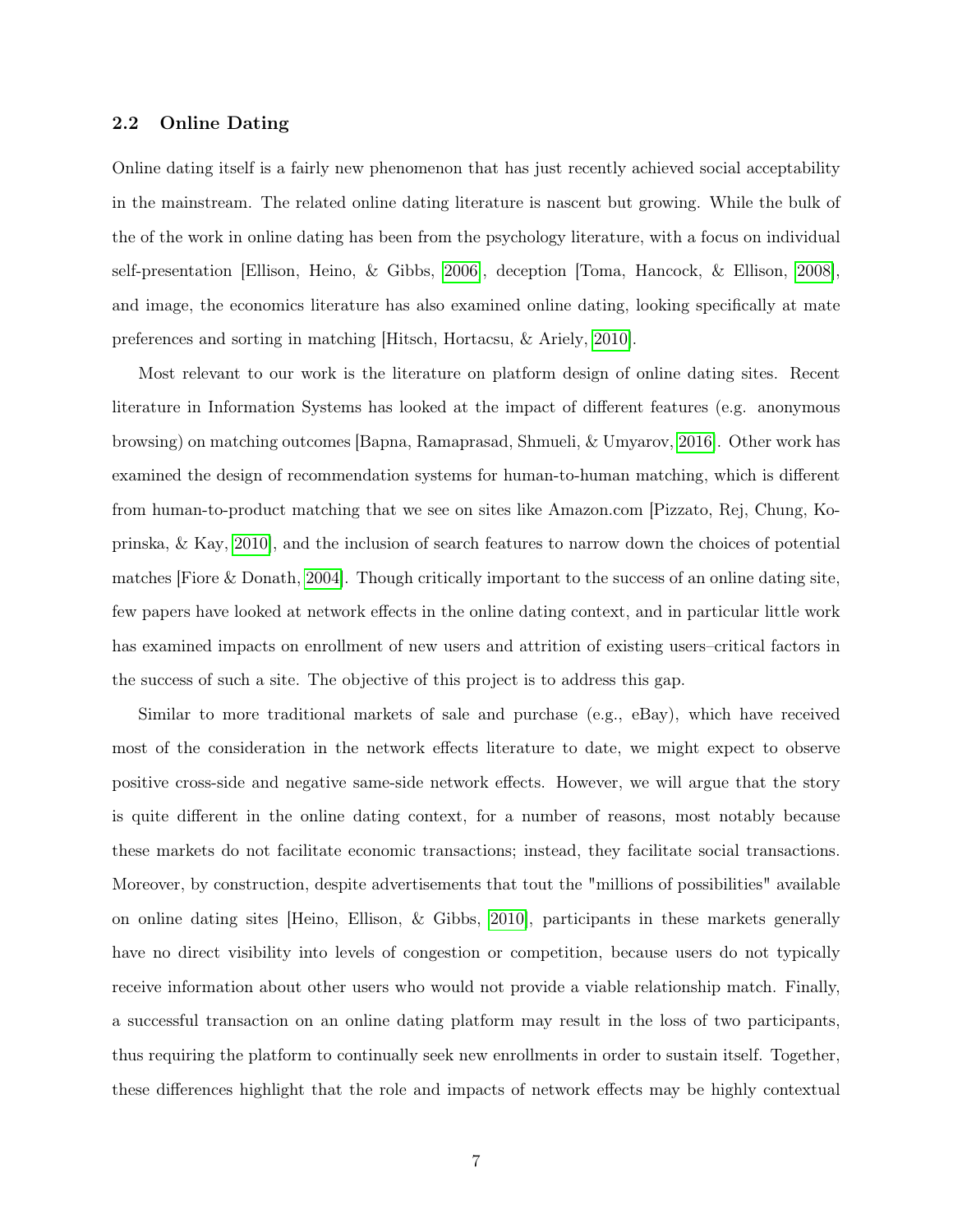and should be considered on a case-by-case basis.

Online dating markets provide perhaps the best opportunity to explore the importance of local preferences as a determinant of network effects. In online dating, individuals vary quite a bit in their statements about the characteristics they deem to be desirable in a relationship partner (i.e., "turnons" vs. "turn-offs"). However, recent work suggests that, by and large, despite what individuals claim, they generally prefer, in practice, to date others who are extremely similar to themselves.[4](#page-7-0) Accordingly, an ideal seeding strategy for an online dating market would likely focus on seeding new users who most closely resemble the existing user base.

Of course, when it comes to platform growth strategies in the general sense, it likely behooves platform operators to explore the preference distributions of users in a given market, and to then optimize based on what is found. That is, firms may wish to incentivize participation amongst specific subsets of the population or they may wish to seed specific types of content, to maximize the resultant demand.

## 3 Methodology

#### 3.1 The Natural Experiment

On April 10th of 2012, Ashley Madison's acquisition of Brazilian competitor Ohhtel was announced, for an undisclosed dollar amount<sup>[5](#page-7-1)</sup>. With the announcement, the media reported that the Ohhtel user data was transferred directly to Ashley Madison's servers. Ohhtel users, upon attempting to login to their user accounts after that transfer, would be redirected to the Ashley Madison website and asked to accept a set of terms and conditions before proceeding. This purchase and user transfer reportedly resulted in the addition of approximately 150,000 new users to Ashley Madison's Brazilian website.

The user account transfer described by the media is readily apparent in our sample. Figure [1](#page-20-0) depicts the volume of Brazilian user account creations over time in our sample, in the two months surrounding April  $10^{th}$ . Here, we clearly see the creation of approximately 150,000 new user accounts

<span id="page-7-0"></span><sup>4</sup>[Five Thirty Eight: http://fivethirtyeight.com/features/in-the-end-people-may-really-just-want-to-date](http://fivethirtyeight.com/features/in-the-end-people-may-really-just-want-to-date-themselves/)[themselves/](http://fivethirtyeight.com/features/in-the-end-people-may-really-just-want-to-date-themselves/)

<span id="page-7-1"></span> ${}^5$ [Globo News: http://g1.globo.com/economia/negocios/noticia/2012/04/site-de-traicao-ashley-madison-compra](http://g1.globo.com/economia/negocios/noticia/2012/04/site-de-traicao-ashley-madison-compra-base-de-usuarios-do-ohhtel.html)[base-de-usuarios-do-ohhtel.html](http://g1.globo.com/economia/negocios/noticia/2012/04/site-de-traicao-ashley-madison-compra-base-de-usuarios-do-ohhtel.html)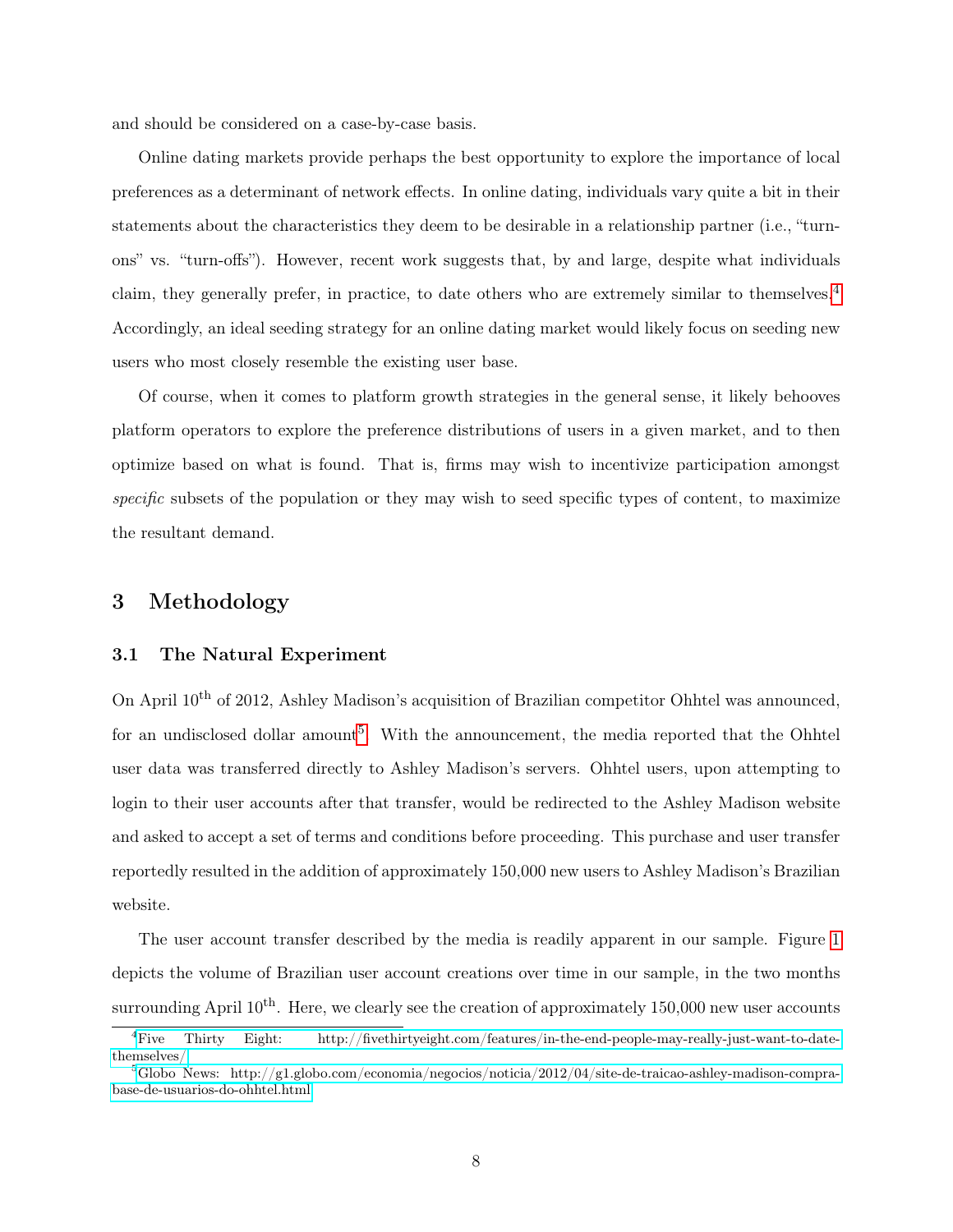between April 9<sup>th</sup> and April 11<sup>th</sup>. When we look more closely at these accounts, we observe that they were all created from the same IP address. A whois lookup on that IP reveals that it is maintained by OnX Enterprise Solutions (US) Ltd., a hosting services provider that also hosts AvidLifeMedia.com (ALM is the umbrella company that owns Ashley Madison). These observations are consistent with the occurrence of a large database import of user accounts having taken place at the time the acquisition was announced in the media.

A notable feature of these purchased accounts is that they were almost exclusively heterosexual; just 78 of the 150,000+ users indicated an interest in same-sex partners. This implies that the natural experiment presents an exogenous shock to the volume of heterosexual user accounts on Ashley Madison's Brazilian platform, yet virtually no shock to the volume of homosexual user accounts.

[Figure 1 about here.]

#### 3.2 Data

We employ aggregate, anonymized data from the Ashley Madison data leak of 2015. In anonymizing the data, we follow the approach of other recent academic research that has drawn on the same data set [Griffin et al., [2016;](#page-16-0) Grieser et al., [2016\]](#page-16-1). The natural experiment takes place from April 9<sup>th</sup> to April  $11<sup>th</sup>$  of 2012, and our sample spans a 2-month window around these dates (March through May of 2012). We focus on the platform's 120 largest Brazilian markets (cities). Figure [2](#page-21-0) depicts the geographic distribution of users in our sample who had registered prior to the treatment date. As can be seen, user volumes follow a power distribution; São Paulo and Rio de Janeiro jointly account for more than 30% of registered users, or approximately 80,000 individuals, while the smallest city in our sample, Rio Grande, hosts slightly more than 400 users.

#### [Figure 2 about here.]

We aggregate user accounts to construct daily counts enrollment and exit, i.e., last date of profile modification. We are relatively confident that the last date of account activity in our data is a reliable indicator of exit, because although we do not study data post-2012, we draw upon all data through 2015 to identify a user's last action. Thus, a user whose last date of activity was observed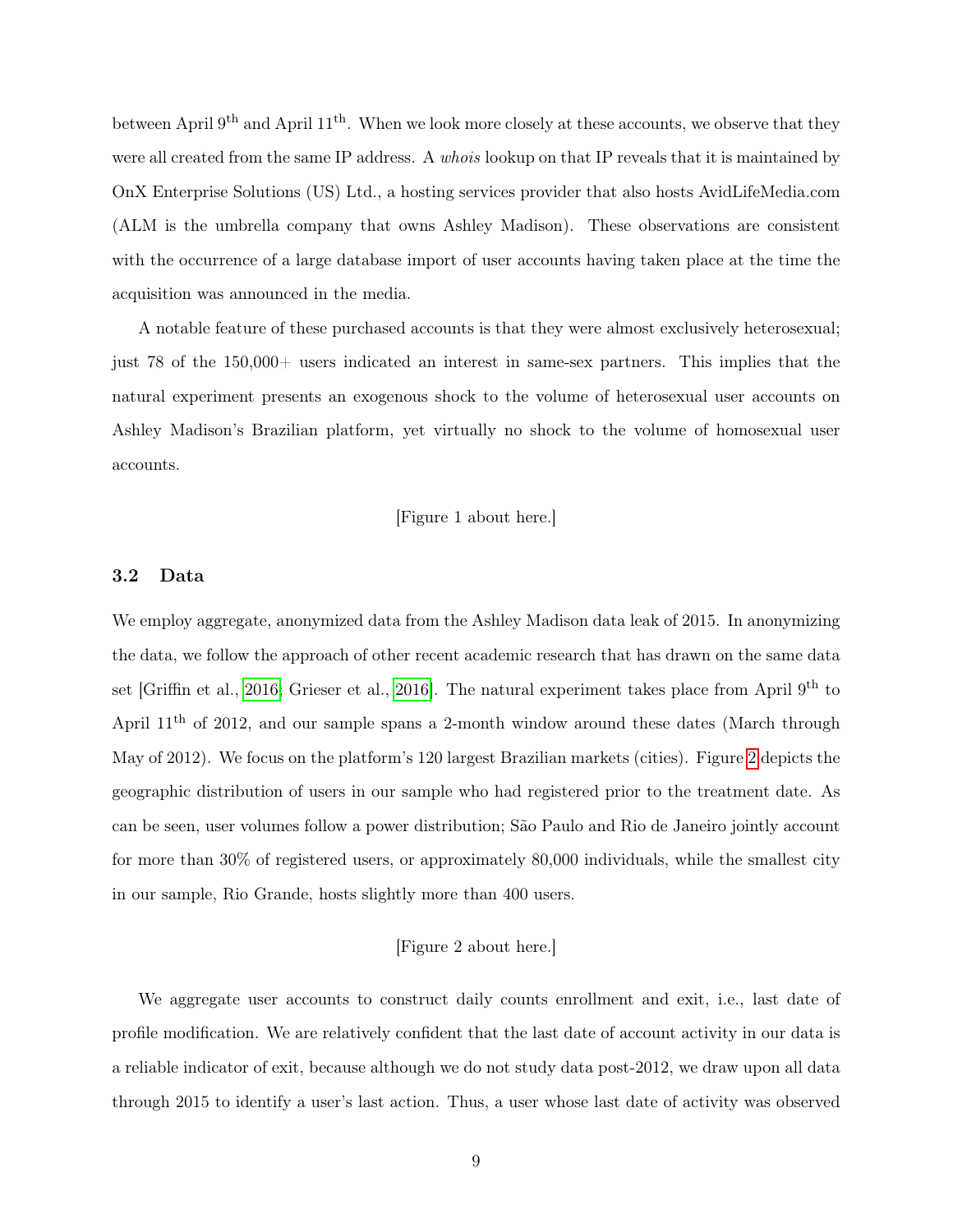in 2012 was inactive for at least 3 years afterward. Accordingly, right censoring is not a serious concern in our data. We construct four panels for each city in our data, for a total of 480 panels. These panels reflect the cross-product of gender and sexual orientation; one panel for heterosexual males, one for heterosexual females, one for homosexual males and one for homosexual females.

In Table [1,](#page-25-0) we report descriptive statistics related to daily enrollments and exits in each of the cities over over the month prior to the natural experiment, for each combination of gender and sexual orientation.

[Table 1 about here.]

#### 3.3 Econometric Specification

All purchased user accounts were heterosexual. As such, homosexual enrollment serves as our control. Because our dependent variable represents a strictly positive count measure and exhibits a power (right skewed) distribution, we draw upon the Conditional Fixed Effect Poisson Quasi-Maximum Likelihood (PQML) estimator proposed by Wooldridge [\[1999\]](#page-18-2), and we subsequently evaluate the robustness of our primary results to the use of a Log-OLS specification.

Bertrand et al. [\[2004\]](#page-16-7) advocate a number of strategies to avoid issues of false significance deriving from the use of a difference-in-differences estimator on data with an outcome variable that exhibits serial correlation. One such strategy, easily implemented, is to ignore time-series data and average observations across the pre period, as well as observations across the post period, collapsing the panel into pairs of observations for each unit. We take that approach here. Thus, we begin by constructing a panel of observation pairs, reflecting enrollment volumes for each gender and sexual orientation, in each city, in the pre and post periods. Our panel is thus short  $(T = 2)$ , yet relatively wide. In our estimations, we consider two alternative time windows; 2 weeks before and after the treatment (i.e., 1-month), and 4 weeks before and after the treatment (i.e., 2-months).

Equation [1](#page-10-0) reflects the log-linear specification, where i indexes cities, j indexes sexual orientation and  $t$  indexes time. Our outcome of interest,  $Y$  is the count of enrollments or exits, which we model as a function of Orientation, an indicator that equals 1 if the panel pertains to heterosexual users, Post, an indicator of whether the observation takes place after the natural experiment date, and the interaction between the two. Additionally, we incorporate a city fixed effect,  $\alpha$ . Here,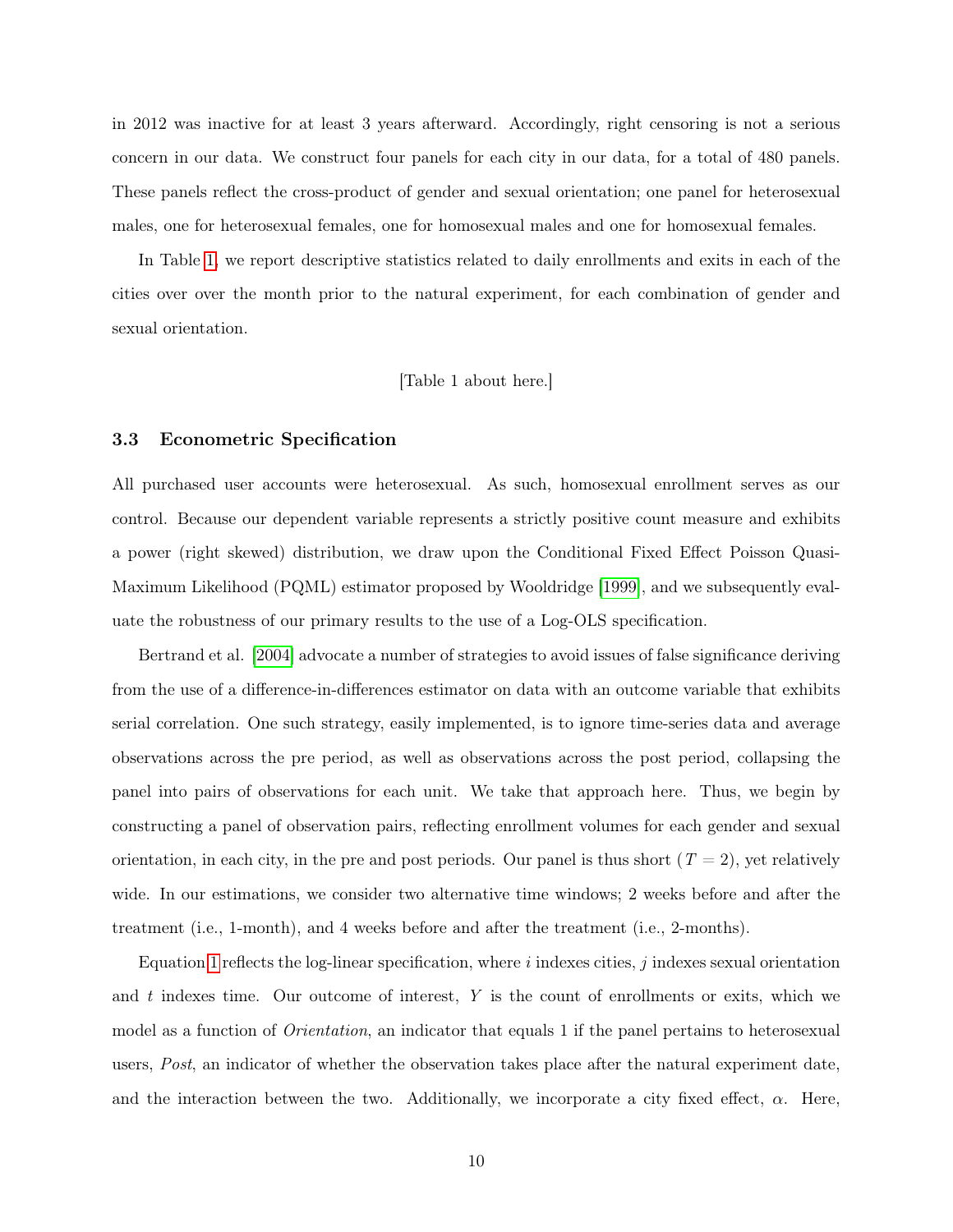we are particularly interested in the coefficient  $\beta_3$ , the difference-in-differences (DD) estimate. In performing these estimations, we exclude the purchased user accounts from our enrollment and exit measures. Moreover, in the specific case of our attrition (exit) estimations, we exclude any users who registered on or after the treatment date. This is necessary in order to rule out the possibility that users who arrive due to the treatment may be systematically different than users who arrived "organically." For example, it may be the case that treatment-induced enrollments are systematically less interested or committed to the platform, and thus that they may exit more rapidly. Accordingly, were we to include post treatment entrants in our calculation of exit rates over time, we might observe an uninformative increase in the exit rate following treatment.

<span id="page-10-0"></span>
$$
log(Y_{ijt}) = \alpha_i + \beta_1 \cdot Orientation_j + \beta_2 \cdot Post_t + \beta_3 \cdot Orientation_j * Post_t + \varepsilon_{ijt}
$$
 (1)

Before progressing to our primary estimations, it is also useful to first explore the validity of our assumption that the homosexual population can serve as a valid control for the heterosexual population. To determine this, we first estimate two relative time difference-in-differences models [Autor, [2003;](#page-16-8) Angrist & Pischke, [2009\]](#page-16-9), pooling the gender panels, separately considering enrollments and exits. We estimate the specification presented in Equation [2,](#page-10-1) treating April 8<sup>th</sup> as the reference period (the day prior to the natural experiment). If the homosexual population is a valid control group, we would expect to find no statistically significant coefficients associated with pre-treatment relative time dummies, yet significant coefficients associated with post-treatment relative time dummies. We estimate this model on our un-collapsed panels for the 28 days around April 9<sup>th</sup>. We plot our estimates of  $\gamma$  from each regression in Figures [3](#page-22-0) and [4.](#page-23-0) As can be seen in the two figures, there are no significant differences in enrollment or exit between the heterosexual and homosexual populations before the natural experiment, yet we begin to see differences emerge shortly after. The lack of significant differences prior to the experiment suggests that we have no reason to believe that the homosexual population cannot serve as a valid control in our setting.

<span id="page-10-1"></span>
$$
\log(Y_{ijt}) = \alpha_i + Orientation_j + \sum_q \tau_{qt} + \gamma \cdot \sum_q \tau_{qt} * Orientation_j + \varepsilon_{ijt}
$$
 (2)

[Figure 3 about here.]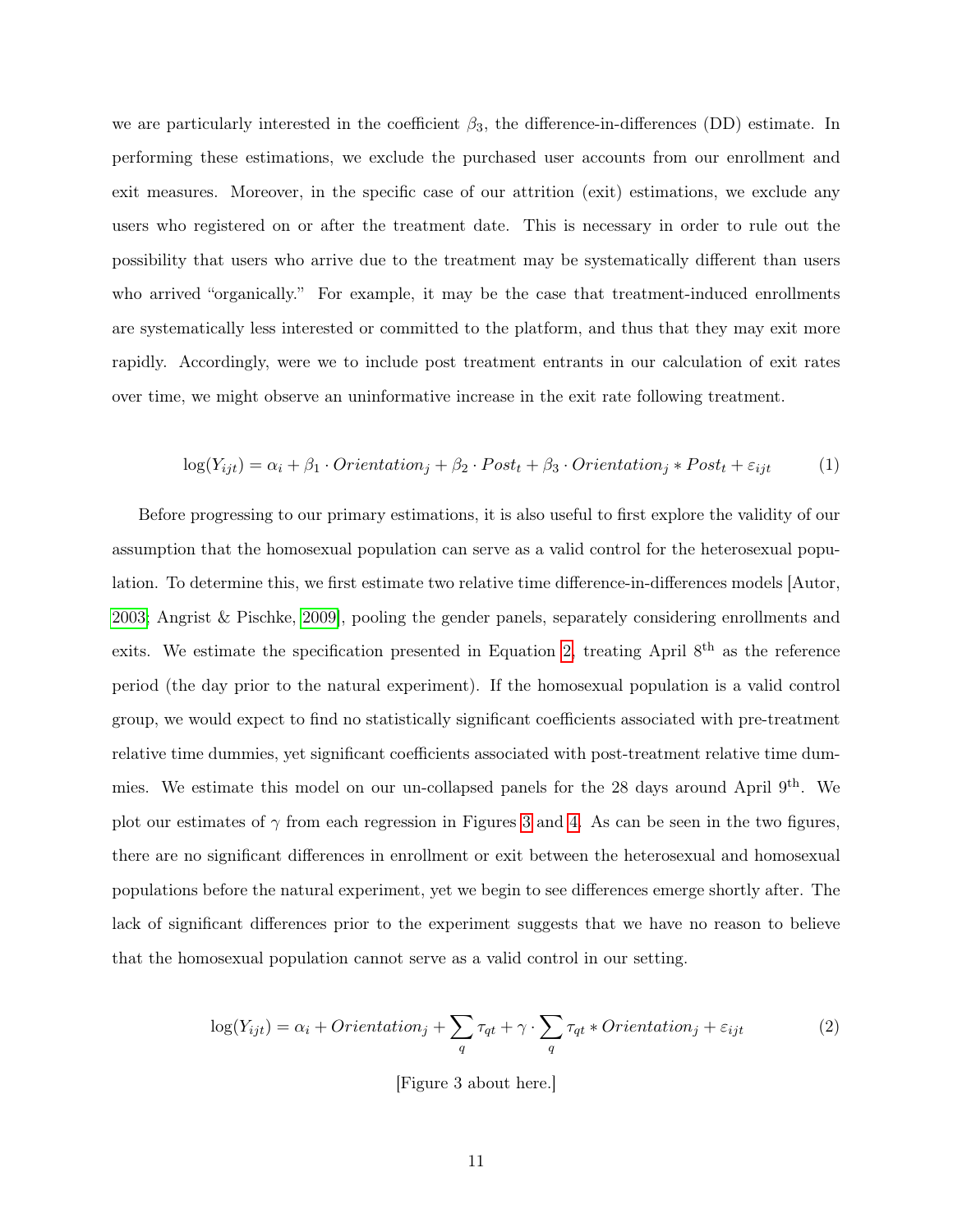## 4 Results

We next proceed with our primary analyses. Table [2](#page-26-0) reports our findings for new user enrollments, by gender, for both the 4-week and 2-week pre/post windows. Table [3](#page-27-0) reports the results using a Log-OLS specification. We observe consistent results in both cases. Referring to Table [3,](#page-27-0) we see that female enrollments increased by approximately 21.1% in the two weeks after treatment, whereas male enrollments rose by approximately 23.8%. The latter result is of particular note, given that only male users pay to use the Ashley Madison website.

[Table 2 about here.]

#### [Table 3 about here.]

Next, we consider the natural experiment's impact on exit rates. We observe significant positive effects across all estimations. Table [4](#page-28-0) reports our findings for user exits, by gender, for both the 4 week and 2-week pre/post windows, while Table [5](#page-29-0) reports the results using a Log-OLS specification. Referring to Table [5,](#page-29-0) we see that female exits increased by approximately 24.8% in the two weeks after treatment, whereas male exits rose by approximately 56.3%. The latter result is once again of particular note, because only male users pay to use the Ashley Madison website.

[Table 4 about here.]

[Table 5 about here.]

Having obtained estimates of the impact of the treatment on both entry and exit rates, we can now assess the net effect on revenue by calculating the shift in the net acquisition of paying (male) users, accounting for both entry and exit. Again considering the two-week pre-post window, where the effects were strongest, the elasticity of enrollment, equal to 24%, equates to an approximate increase of 1.66 new male users per day in the average city, or 72 new male users per day in the largest city, São Paulo. The elasticity of exit, equal to 56%, equates to an approximately increase of 0.66 additional male user exits per day in the average city, or 8 additional male exits per day in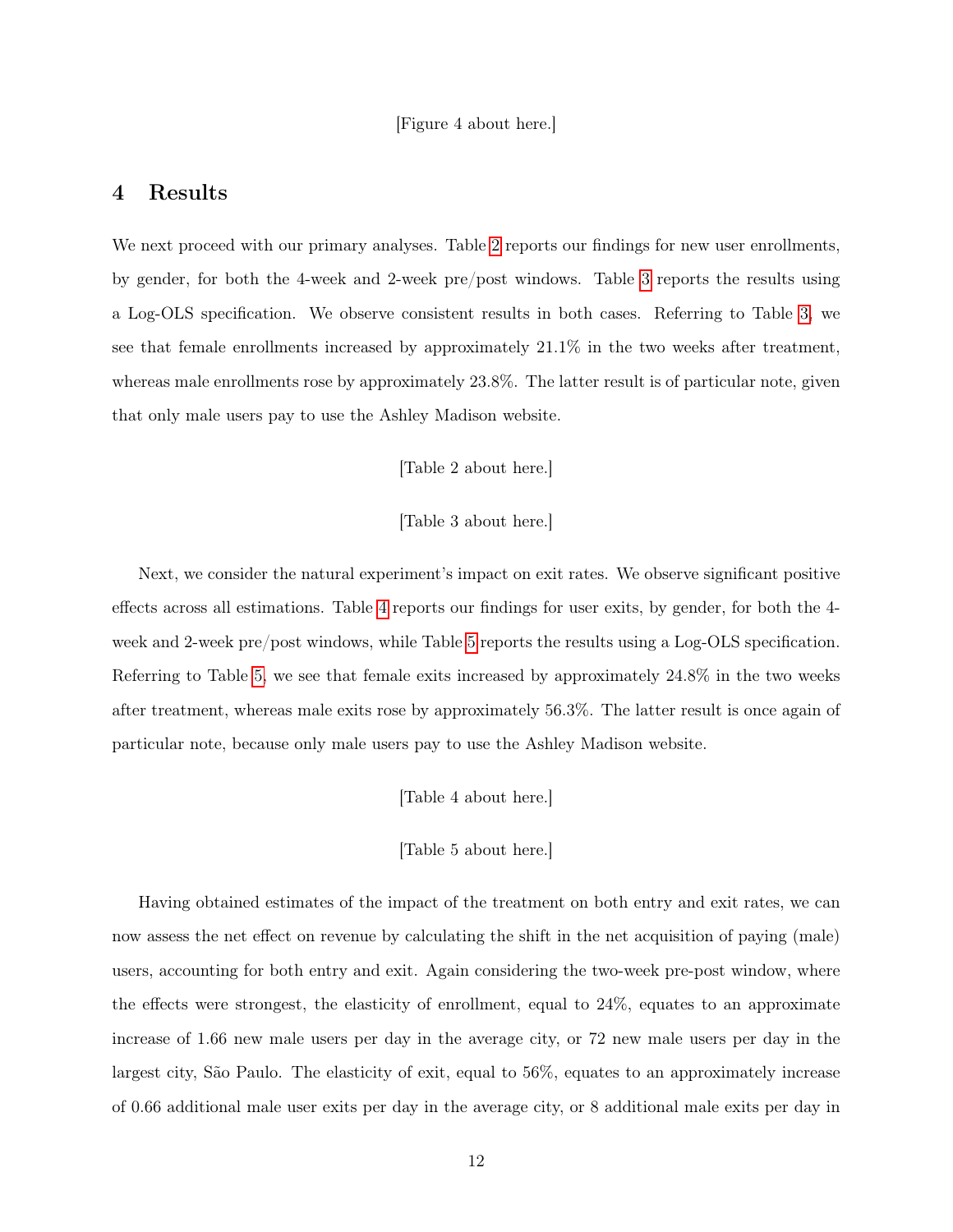São Paulo. Accordingly, in the average city, we see an approximate net daily acquisition of 1 new male (paying) user per day in the average city, over and above the baseline net acquisition rate of approximately 6 new male (paying) users, or an estimated 17% increase in short term revenue.

#### 4.1 Local Network Effects: The Importance of Co-Location

To explore the role of local network effects in this marketplace, i.e., the degree to which our results depend on the distribution of preference in the existing user base, in a given city, we consider geographic separation. Geographic distance has been highlighted as a particularly important factor in users selection of online dating partners [Couch & Liamputtong, [2008\]](#page-16-10). This is because physical distance translates to increased travel time. As such, intuitively, if our results are indeed driven by network effects, we would expect to observe weaker effects in cities where the average location of pre-existing users deviates from the average location of purchased users (e.g., analogous to the notion of cluster separation) . To determine average location, we draw upon latitude and longitude data recorded for each user account at the time of creation, which are likely based on the user's IP address at registration, or a self-reported address. For each city, we calculate the average geographic coordinates of pre-existing heterosexual users, and another set of average coordinates for newly entered (purchased) users. Based on these coordinate pairs, we then calculate our measure of geographic separation, Geo, as the Euclidean distance between the two (e.g., analogous to a centroid distance). This measure then enters our baseline specification as a moderator, along with all lowerorder interactions, as reflected in Equation [3.](#page-12-0) In this model, we are thus particularly interested in  $\beta_6$  and  $\beta_7$ , our difference in differences estimate and its moderation by geographic distance. In this setup, we would expect to once again observe a positive coefficient for  $\beta_6$  and a negative coefficient on the moderator,  $\beta$ <sub>7</sub>.

<span id="page-12-0"></span>
$$
log(Y_{ijt}) = \alpha_i + \beta_1 \cdot Orientation_j + \beta_2 \cdot Post_t + \beta_3 \cdot Geo_i +
$$
  

$$
\beta_4 \cdot Orientation_j * Geo_i + \beta_5 \cdot Post_t * Geo_i + \beta_6 \cdot Orientation_j * Post_t +
$$
  

$$
\beta_7 \cdot Orientation_j * Post_t * Geo_i + \varepsilon_{ijt}
$$
 (3)

It should be noted that our measure of geographic separation is not strictly accurate, because degrees of latitude and longitude vary in their relationship to traditional measures of physical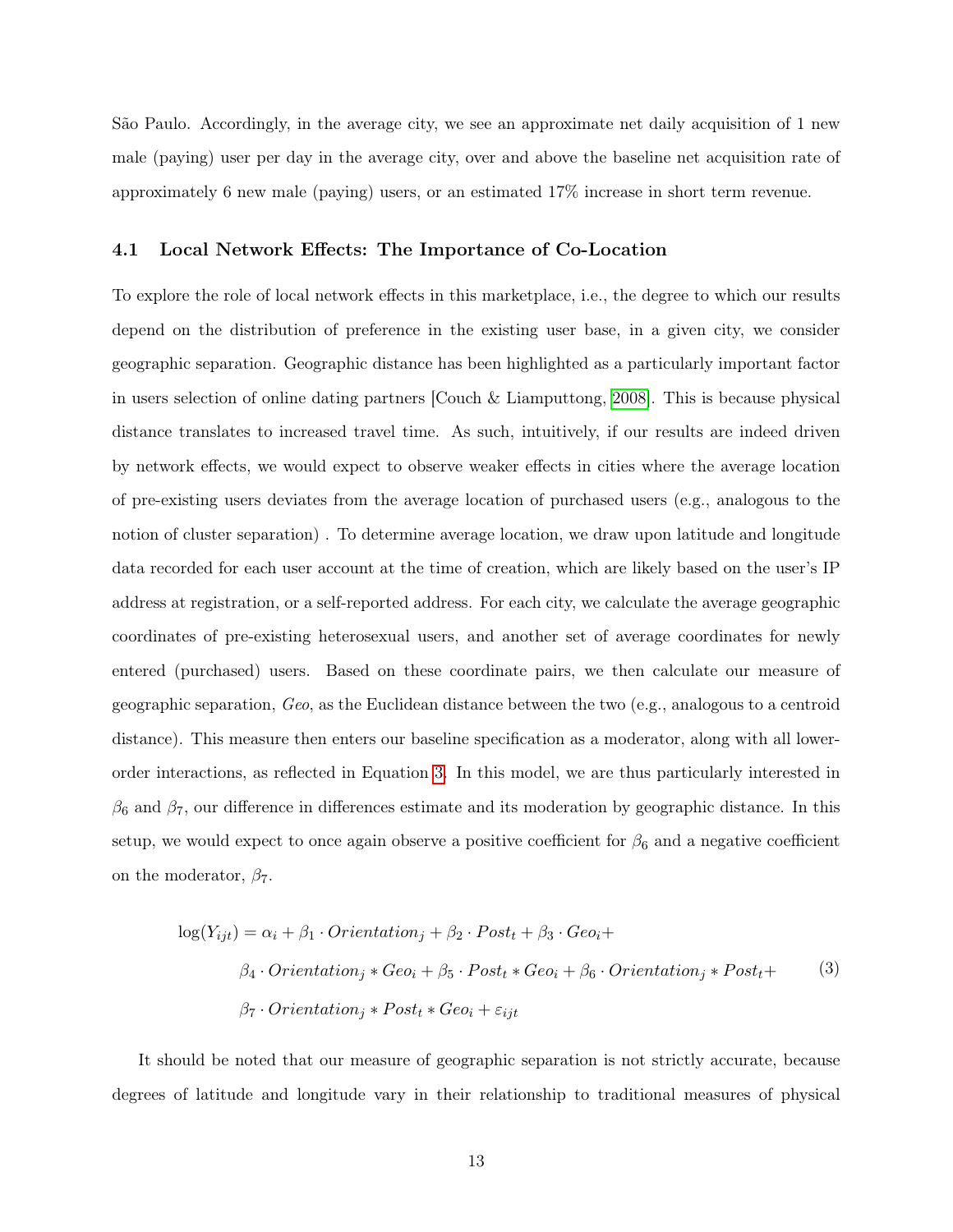distance (e.g., miles), depending upon the one's location on the earth. Fortunately, however, Brazil is situated on the equator, where a degree of latitude and a degree of longitude both translate to roughly 68 miles or 110km. Accordingly, a simple Euclidean distance measure can provide a rough approximation of actual physical distance in a localized area (e.g., within a city). We incorporate our distance measure as a moderator on the interaction term in each of our 2-week, pre-post regressions, for both enrollments and exits.

The results of the enrollment regressions are reported in Table [6,](#page-30-0) and those for the exit regressions are reported in Table [7.](#page-31-0) Broadly speaking, as we expected, we find that a greater average geographic distance between pre-existing users and purchased users results in weaker treatment effects. The one exception to this is that we observe no significant moderating effect when it comes to male exits.

#### [Table 6 about here.]

#### [Table 7 about here.]

Considering the point we had made above, that a single unit change in our average geographic separation measure equates to approximately 68 miles, with the fact that a number of the largest cities in our sample are quite large, in some cases spanning hundreds of miles, we observe what appears to be a relatively significant attenuation of the treatment effect from locational separation amongst users.

## 5 Discussion & Conclusion

This work offers a first look at network effects in online dating. We consider a case study in which a Brazilian online dating platform purchased its primary competitor, and subsequently imported the entirety of the competitor's heterosexual user base over a three day period. This action, i.e., seeding new users in the market, imposed an exogenous shock on the volume of heterosexual users in the market, with little to no effect on the homosexual population. We demonstrate through a series of difference-in-difference estimations (treating the homosexual population as a control) that this strategy was indeed effective, increasing the rate of new user entry as well as the rate of attrition, with a net positive effect that translated to an approximate 17% increase in short term revenue. Further, we demonstrate that the strength of the treatment, and thus the resultant network effects,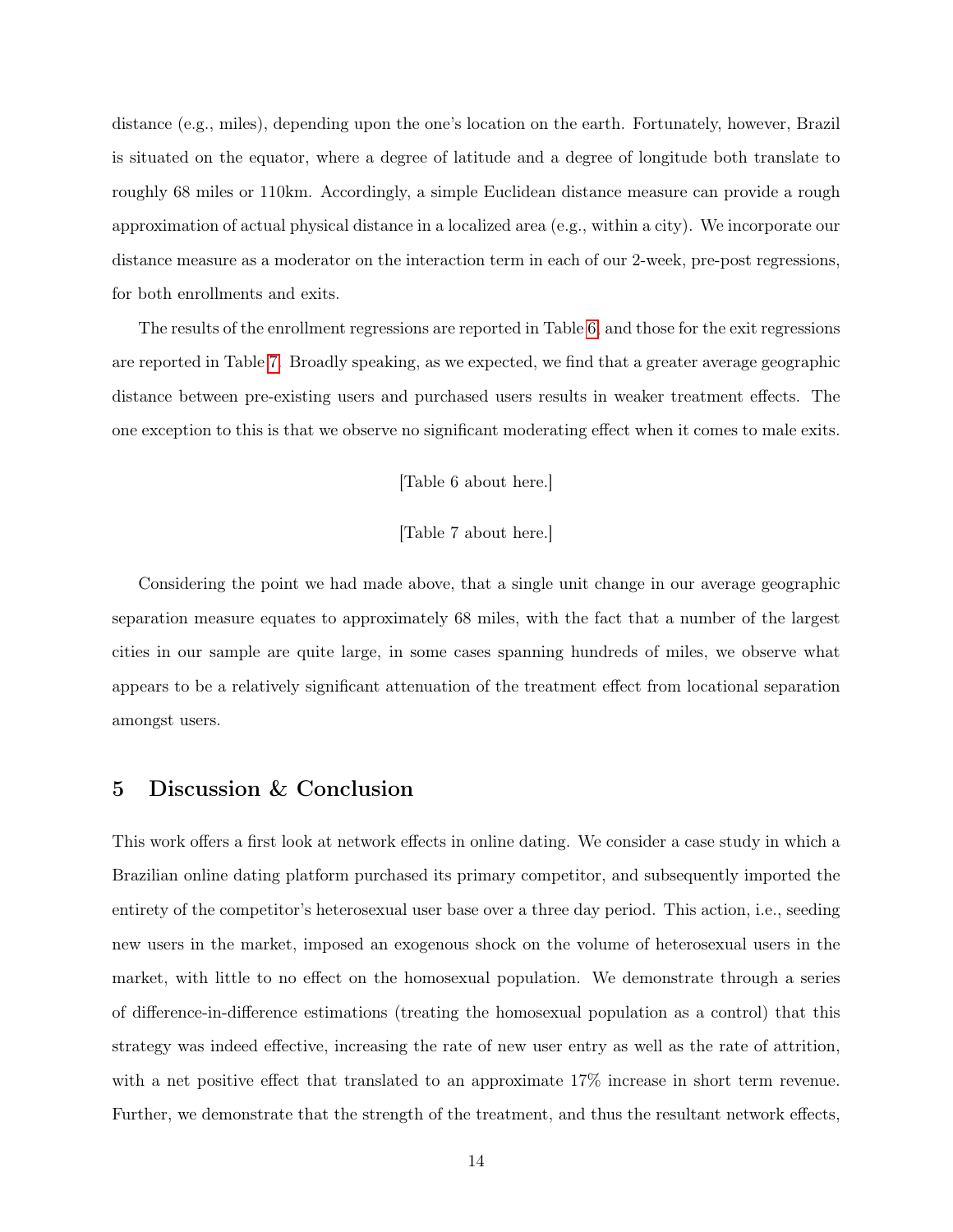was moderated by the degree of co-location amongst new and existing users, such that greater geographic separation between the two groups resulted in a weaker effect.

We thus contribute to the literature by identifying and quantifying network effects in the context of online dating, in contrast to the current literature that mainly focuses on platforms that facilitate economic exchanges. In doing this, we suggest that given the differences between the different types of platforms, such as in the visibility of network size, the length of the transaction between the two parties, the importance of offline interactions, and importantly, the individual preferences of the users, the nature of network effects can vary across contexts and market types. Moreover, network effects can manifest to varying degrees within a market, depending on local preferences or network structure. We demonstrate here how one feature of users, geography, influences the manifestation of network effects in an online dating market.

It is readily apparent that relevant factors will vary by transaction-type and context. As noted previously, there are numerous online platforms in which the geography of users would be unlikely to play an important role in determining network effects, namely those platforms which fully mediate matching and transaction (e.g., video game consoles and online multiplayer games). At the same time, other factors that bear no relevance to the dating context may play a particularly important role in other markets. Returning to the example of online games, players may, for example, exhibit a preference for opponents of a comparable skill level, in order to ensure a "challenge."

Interestingly, these ideas suggest that more traditional launch strategies for highly innovative products, such as targeted launch [Lee & O'Connor, [2003\]](#page-17-13), remain somewhat relevant for products and services characterized by network effects. Although the volume of adopting users may be of paramount importance in the presence of network effects, our findings suggest that, under a resource constraint, it may be to the platform operator's advantage to allocate it's resources toward the acquisition of specific individuals, namely those who are likely to be of greatest interest to others, and thus most likely to stimulate subsequent adoption.

Thus, the results of this work can help inform strategies for online dating platforms, whose number and popularity are growing. As most platform operators are now aware of the importance of network effects, it is important for firms not only to achieve a large install base, but to do so as quickly as possible. By optimizing platform launch and growth strategies, our findings suggest that firms can accelerate their acquisition of new users and increase their likelihood of succeeding in a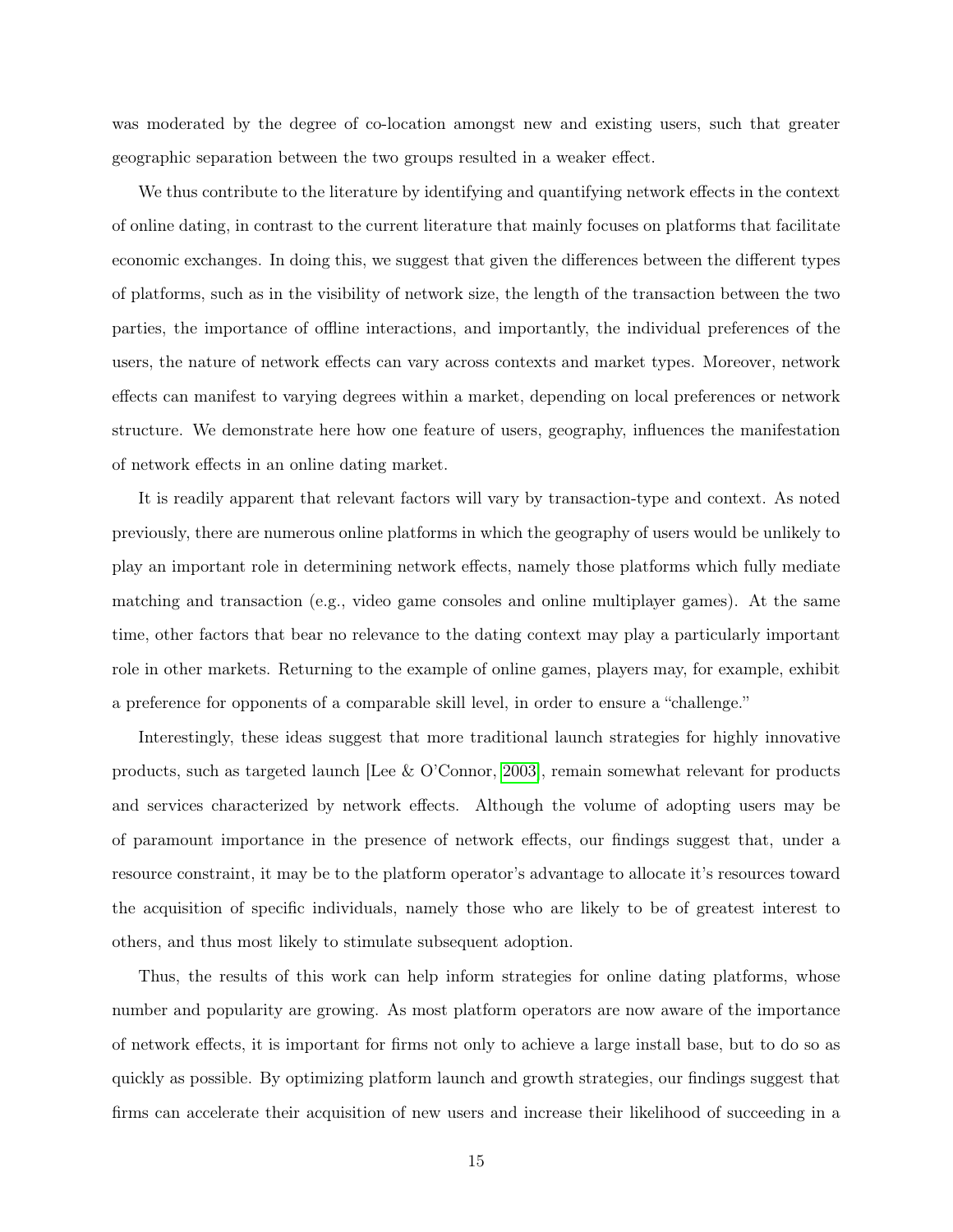winner-take-all scenario. At the same time, platforms need to remain cognizant of congestion and search costs. As the install base of an online dating platform grows large, users will face greater difficulty sorting through suggested matches to identify those with real potential. By limiting growth to users who are quite likely to match with others in the market, the platform can maintain efficiency and ensure an ideal user experience. Interestingly, some relatively new online dating applications appear to have struck upon this same conclusion. Newer online dating services like Coffee Meets  $Bagel^6$  $Bagel^6$  place a greater focus on relevant matches, providing users with just one recommendation each day, based on user-specified filters. In taking this approach, the platform operators seek to reduce noise and congestion while simultaneously ensuring the relevance of potential matches.

Our work is of course subject to a number of limitations. First, we are unable to identify the exact mechanism of the observed treatment effect on exit rates. That being said, as noted above, the immediacy of the response and the fact that heterosexual users are unable to directly observe their competition implies that the increase in exits is due to successful matches. That being said, future work might look to build on our findings employing more granular, nuanced data, enabling clearer identification of this mechanism.

Second, our data is limited to a single geography (Brazil), which could limit the generalizability of our results in other countries, given that dating norms vary across cultures [Hatfield & Rapson, [1996\]](#page-16-11). Future work could examine online dating seeding strategies in other countries. Third, and last, we note that we are only able to identify the short-term impact of this influx of new users to the focal website on enrollments and exits. While indirect network effects could take some time to develop, there are other factors that also confound drivers of enrollments and exits as the time window increases making it difficult to isolate the impact of this seeding strategy.

To further pursue this line of work, it would be particularly useful for researchers to explore the features and characteristics of individuals and markets that may drive matching outcomes in various settings characterized by network effects. We have demonstrated an example of one feature that impacts matching in this particular context. Going forward, researchers might seek to develop a theoretical typology [Bailey, [1994\]](#page-16-12) of features that can result in local network effects, based on transaction and market characteristics.

<span id="page-15-0"></span> $6$ <https://coffeemeetsbagel.com>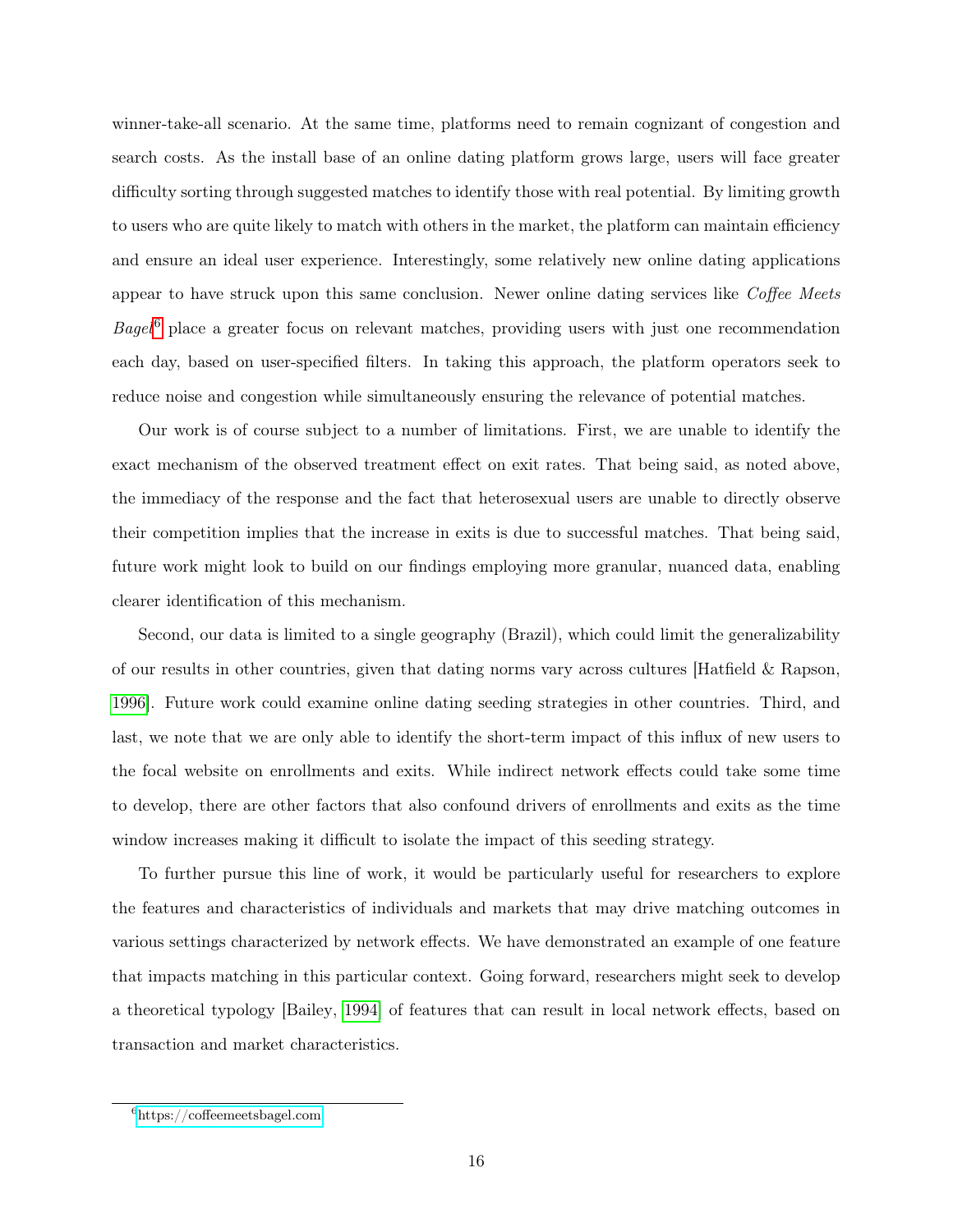## References

- <span id="page-16-9"></span>Angrist, J. & Pischke, J.-S. [2009]. Mostly harmless econometrics: an empiricists companion. Princeton, NJ: Princeton University Press.
- <span id="page-16-8"></span>Autor, D. H. [2003]. Outsourcing at will: the contribution of unjust dismissal doctrine to the growth of employment outsourcing. Journal of Labor Economics, 21 [1], 1–42.
- <span id="page-16-12"></span>Bailey, K. [1994]. Typologies and taxonomies: an introduction to classification techniques. Thousand Oaks, CA: SAGE Publications.
- <span id="page-16-4"></span>Bapna, R., Ramaprasad, J., Shmueli, G., & Umyarov, A. [2016]. One way mirrors in online dating: a randomized field experiment. Management Science, Articles in Advance.
- <span id="page-16-7"></span>Bertrand, M., Duflo, E., & Mullainathan, S. [2004]. How much should we trust differences-indifferences estimates? The Quarterly Journal of Economics, 119<sup>[1]</sup>, 249–275.
- <span id="page-16-2"></span>Burtch, G., Ghose, A., & Wattal, S. [2014]. Cultural differences and geography as determinants of online prosocial lending. MIS Quarterly, 38 [3], 773–794.
- <span id="page-16-10"></span>Couch, D. & Liamputtong, P. [2008]. Online dating and mating: the use of the internet to meet sexual partners. *Qualitative Health Research*, 18<sup>[2]</sup>, 268–279.
- <span id="page-16-3"></span>Ellison, N., Heino, R., & Gibbs, J. [2006]. Managing impressions online: self-presentation processes in the online dating environment. Journal of Computer-Mediated Communication, 11 [2], 415– 441.
- <span id="page-16-5"></span>Fiore, A. & Donath, J. [2004]. Online personals: an overview. Chi'04 extended abstracts on human factors in computing systems, ACM, 1395–1398.
- <span id="page-16-1"></span>Grieser, W. D., Kapadia, N., Li, R., & Simonov, A. [2016]. Fifty shades of corporate culture. Available at SSRN, http://ssrn.com/abstract=2741049.
- <span id="page-16-0"></span>Griffin, J. M., Kruger, S. A., & Maturana, G. [2016]. Do personal ethics influence corporate ethics. Available at SSRN, http://ssrn.com/abstract=2745062.
- <span id="page-16-11"></span>Hatfield, E. & Rapson, R. L. [1996]. Love and sex: cross-cultural perspectives. Needham Heights, MA: Allyn & Bacon.
- <span id="page-16-6"></span>Heino, R. D., Ellison, N. B., & Gibbs, J. L. [2010]. Relationshopping: investigating the market metaphor in online dating. Journal of Social and Personal Relationships, 27 [4], 427–447.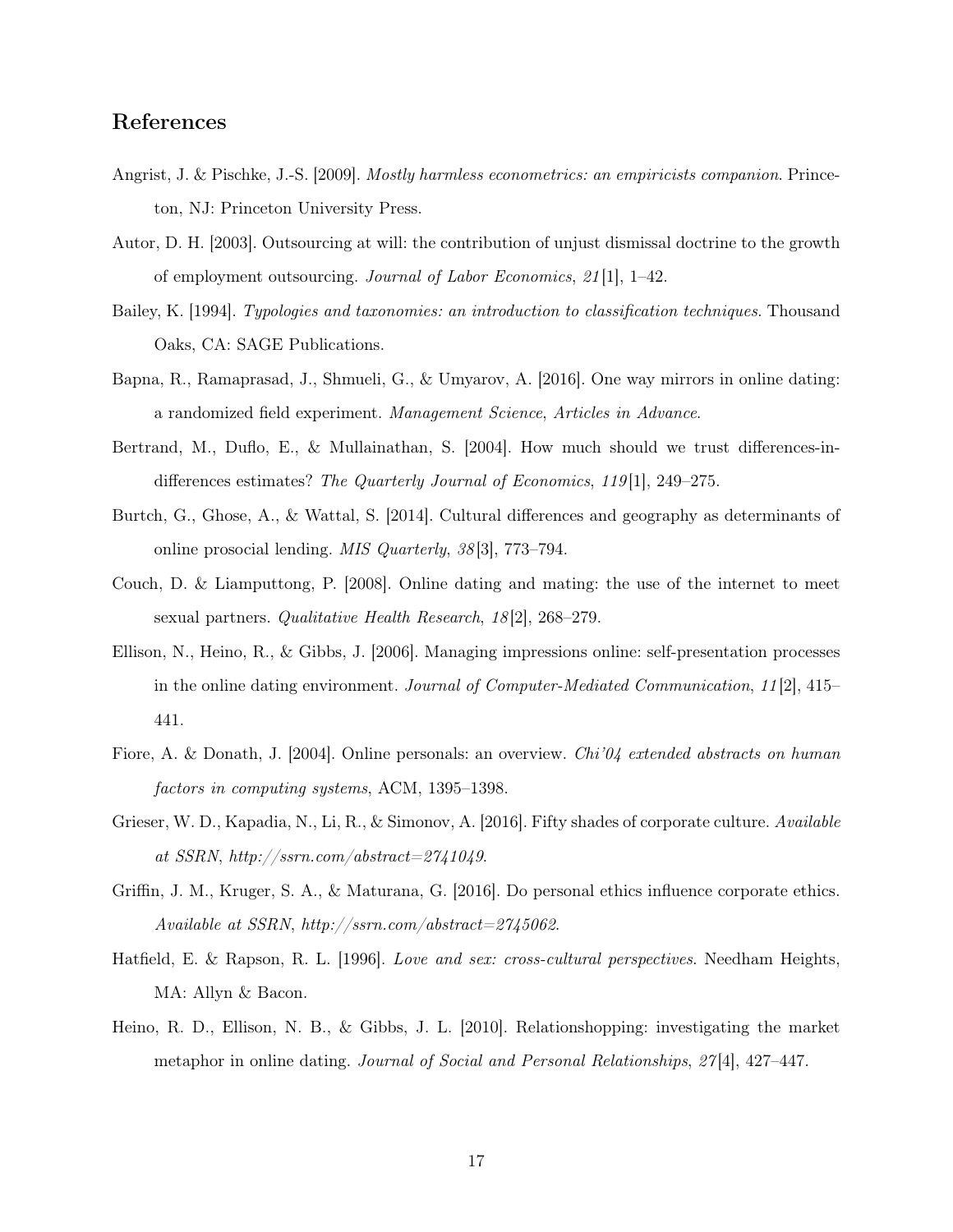- <span id="page-17-11"></span>Hitsch, G. J., Hortacsu, A., & Ariely, D. [2010]. Matching and sorting in online dating. The American Economic Review, 100 [1], 130–163.
- <span id="page-17-3"></span>Jackson, E. [2004]. The paypal wars: battles with ebay, the media, the mafia, and the rest of planet earth. Washington, D.C.: World Ahead Publishing.
- <span id="page-17-8"></span>Katana, Z., Zubcsek, P., & Sarvary, M. [2011]. Network effects and personal influences: the diffusion of an online social network. Journal of Marketing Research, 48 [3], 425–443.
- <span id="page-17-2"></span>Katz, M. & Shapiro, C. [1985]. Network externalities, competition, and compatibility. American Economic Review, 75 [3], 424–440.
- <span id="page-17-13"></span>Lee, Y. & O'Connor, G. C. [2003]. New product launch strategy for network effects products. Journal of the Academy of Marketing Science, 31 [3], 241–255.
- <span id="page-17-10"></span>Meer, J. & Rigbi, O. [2013]. The effects of transaction costs and social distance: evidence from a field experiment. The B.E. Journal of Economic Analysis  $\mathcal{B}$  Policy, 13.
- <span id="page-17-1"></span>Parker, G. & Van Alstyne, M. [2005]. Two-sided network effects: a theory of information product design. Management Science, 51 [10], 1494–1504.
- <span id="page-17-12"></span>Pizzato, L., Rej, T., Chung, T., Koprinska, I., & Kay, J. [2010]. Recon: a reciprocal recommender for online dating. Proceedings of the fourth acm conference on recommender systems, ACM, 207–214.
- <span id="page-17-0"></span>Rochet, J.-C. & Tirole, J. [2006]. Two-sided markets: a progress report. The RAND Journal of Economics, 37 [3], 645–667.
- <span id="page-17-5"></span>Rysman, M. [2004]. Competition between networks: a study of the market for yellow pages. The Review of Economic Studies, 71 [2], 483–512.
- <span id="page-17-9"></span>Suarez, F. [2005]. Network effects revisited: the role of strong ties in technology selection. Academy of Management Journal, 48 [4], 710–720.
- <span id="page-17-6"></span>Sun, M. [2007]. Weaving a two-sided network: winning strategies for network platform competition. VDM Publishing.
- <span id="page-17-4"></span>Sun, M. & Tse, E. [2009]. The resource-based view of competitive advantage in two-sided markets. Journal of Management Studies, 46<sup>[1]</sup>, 45–64.
- <span id="page-17-7"></span>Sundararajan, A. [2007]. Local network effects and complex network structure. The BE Journal of Theoretical Economics,  $7\vert 1$ , Article 46.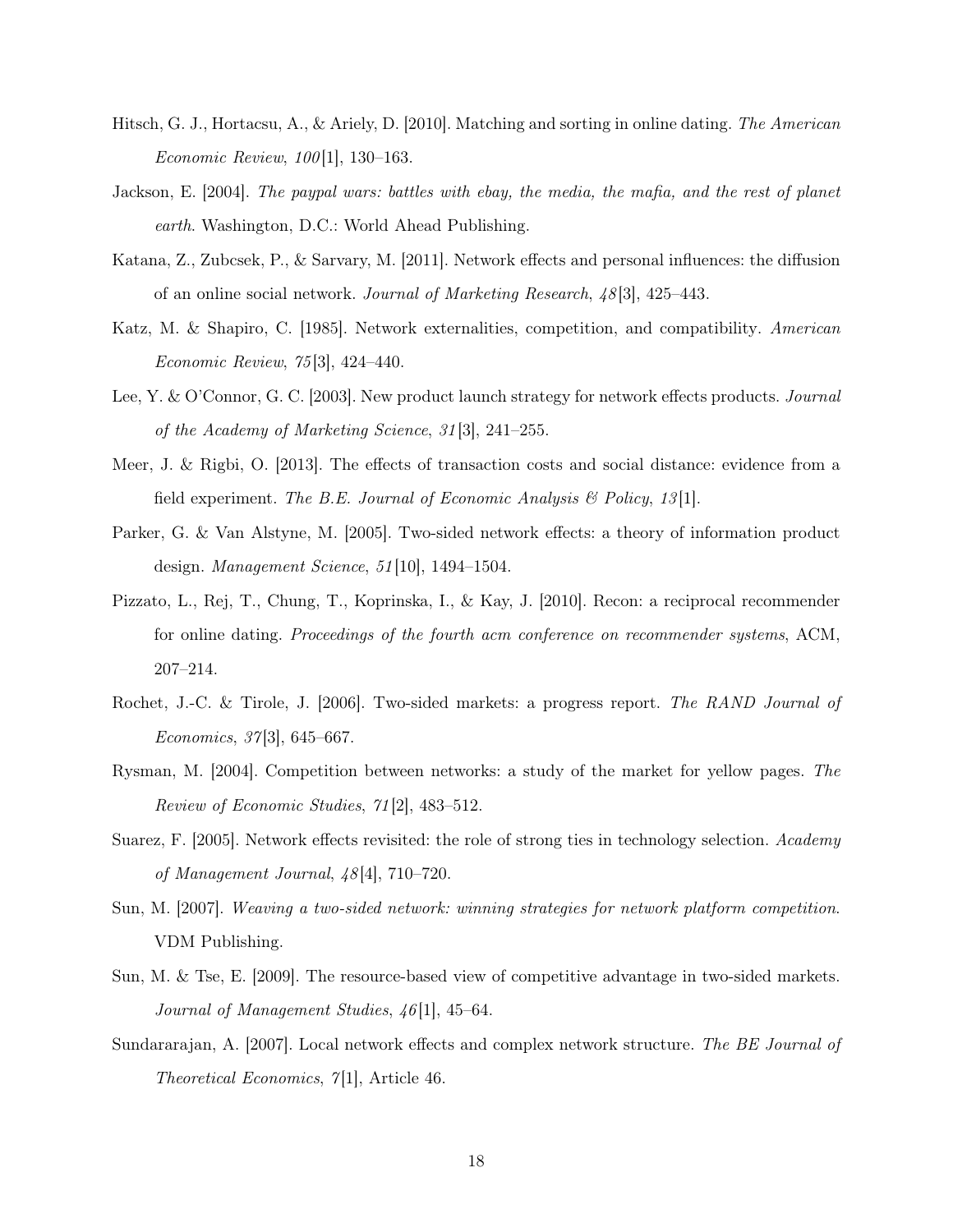- <span id="page-18-1"></span>Toma, C. L., Hancock, J. T., & Ellison, N. B. [2008]. Separating fact from fiction: an examination of deceptive self-presentation in online dating profiles. Personal and Social Psychology Bulletin, 34 [8], 1023–1036.
- <span id="page-18-0"></span>Tucker, C. & Zhang, J. [2010]. Growing two-sided networks by advertising the user base: a field experiment. Marketing Science, 29 [5], 805–814.
- <span id="page-18-2"></span>Wooldridge, J. [1999]. Distribution-free estimation of some nonlinear panel data models. The Journal of Econometrics, 90 [1], 77–97.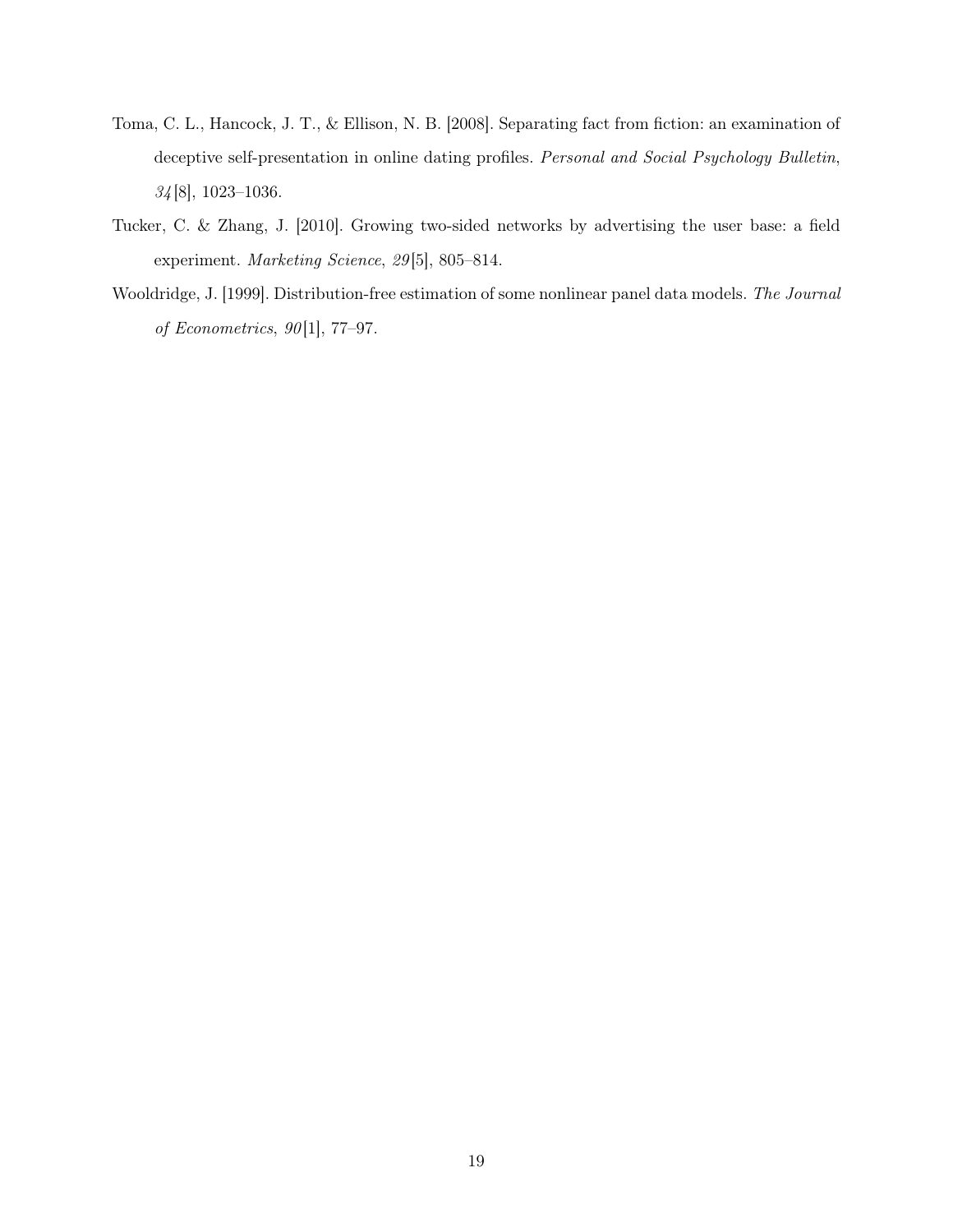# List of Figures

| 3 Poisson Relative Time Estimates Enrollments; t-1 Omitted 23 |  |
|---------------------------------------------------------------|--|
| 4 Poisson Relative Time Estimates for Exits; t-1 Omitted 24   |  |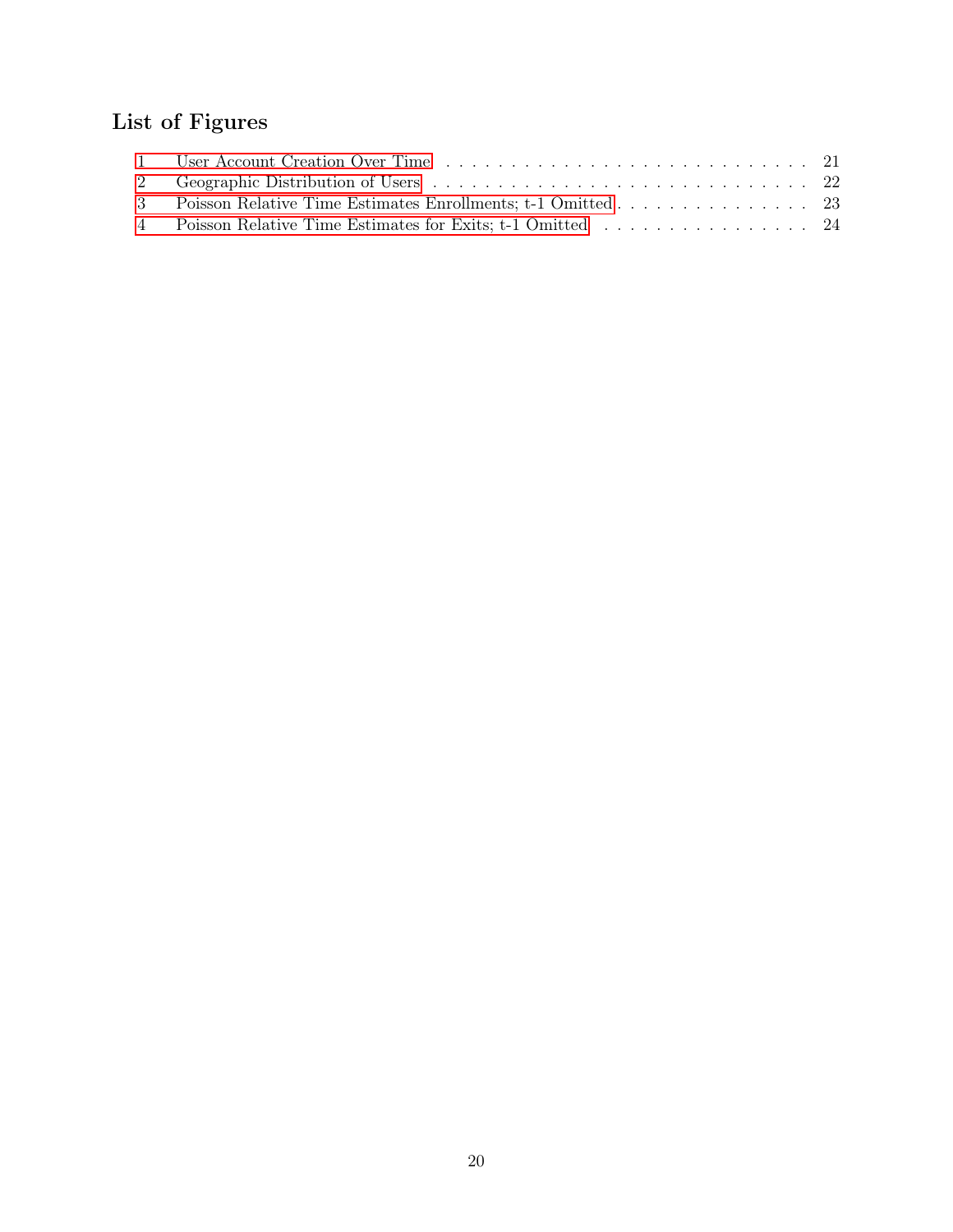<span id="page-20-0"></span>

Figure 1: User Account Creation Over Time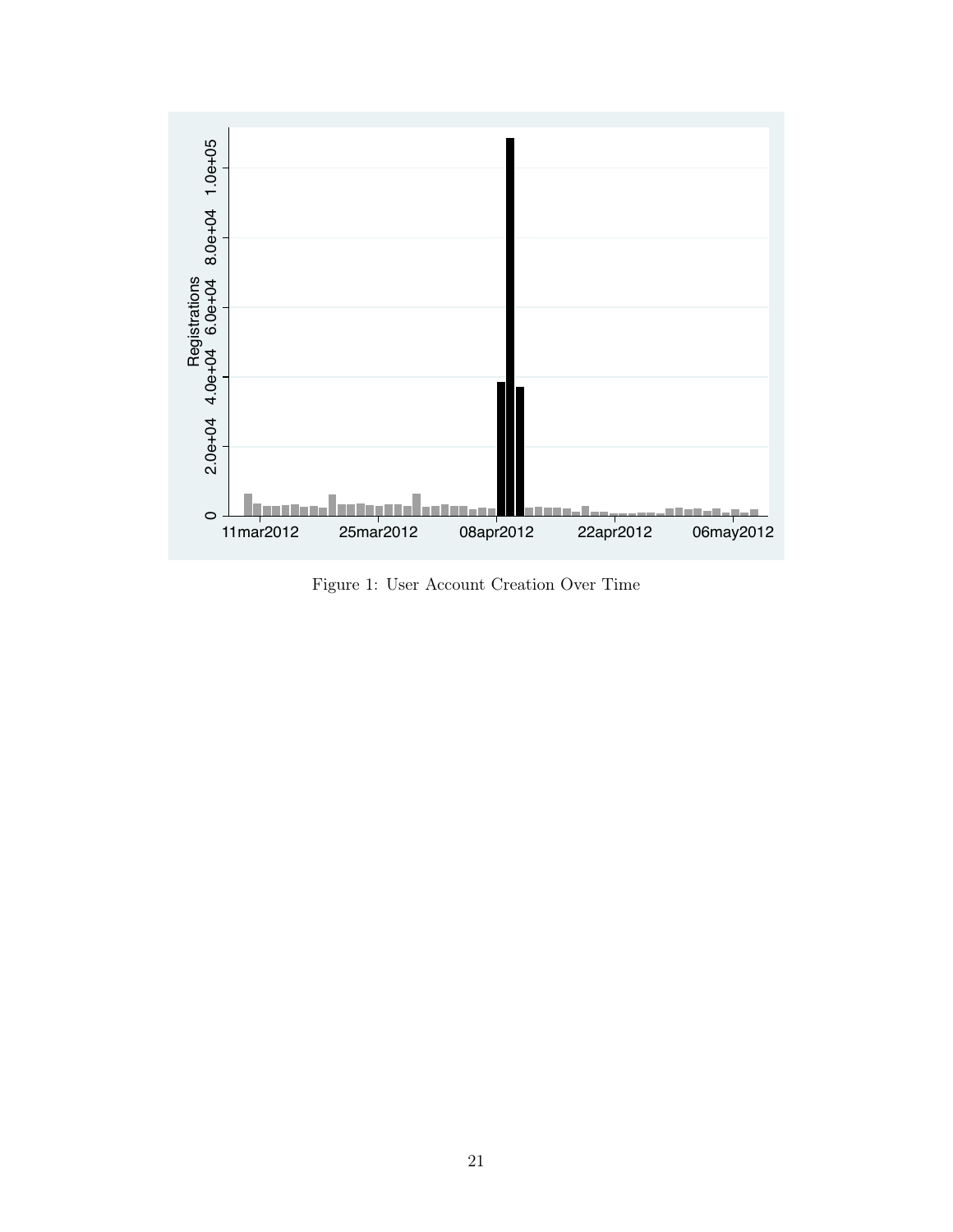<span id="page-21-0"></span>

Figure 2: Geographic Distribution of Users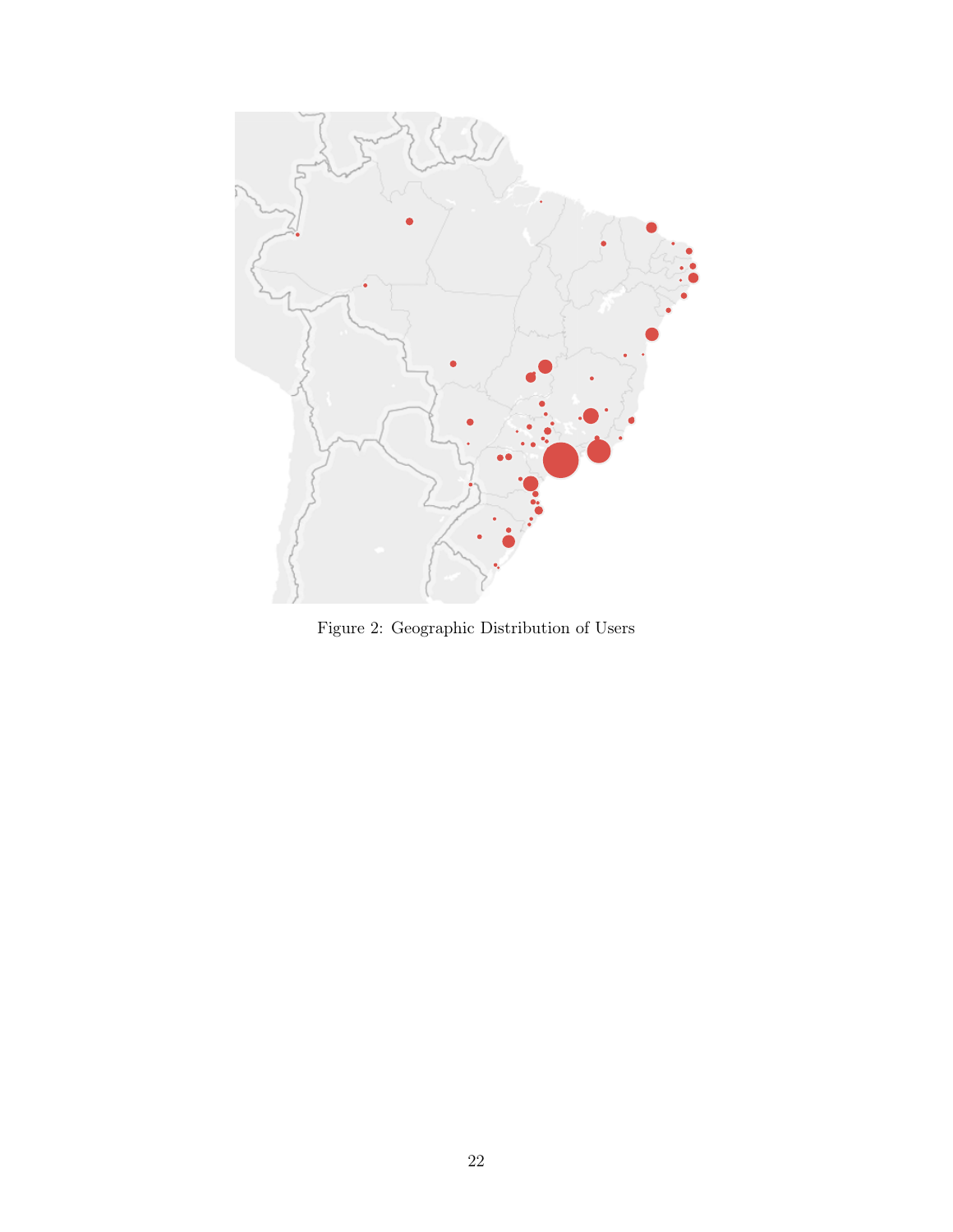<span id="page-22-0"></span>

Figure 3: Poisson Relative Time Estimates Enrollments; t-1 Omitted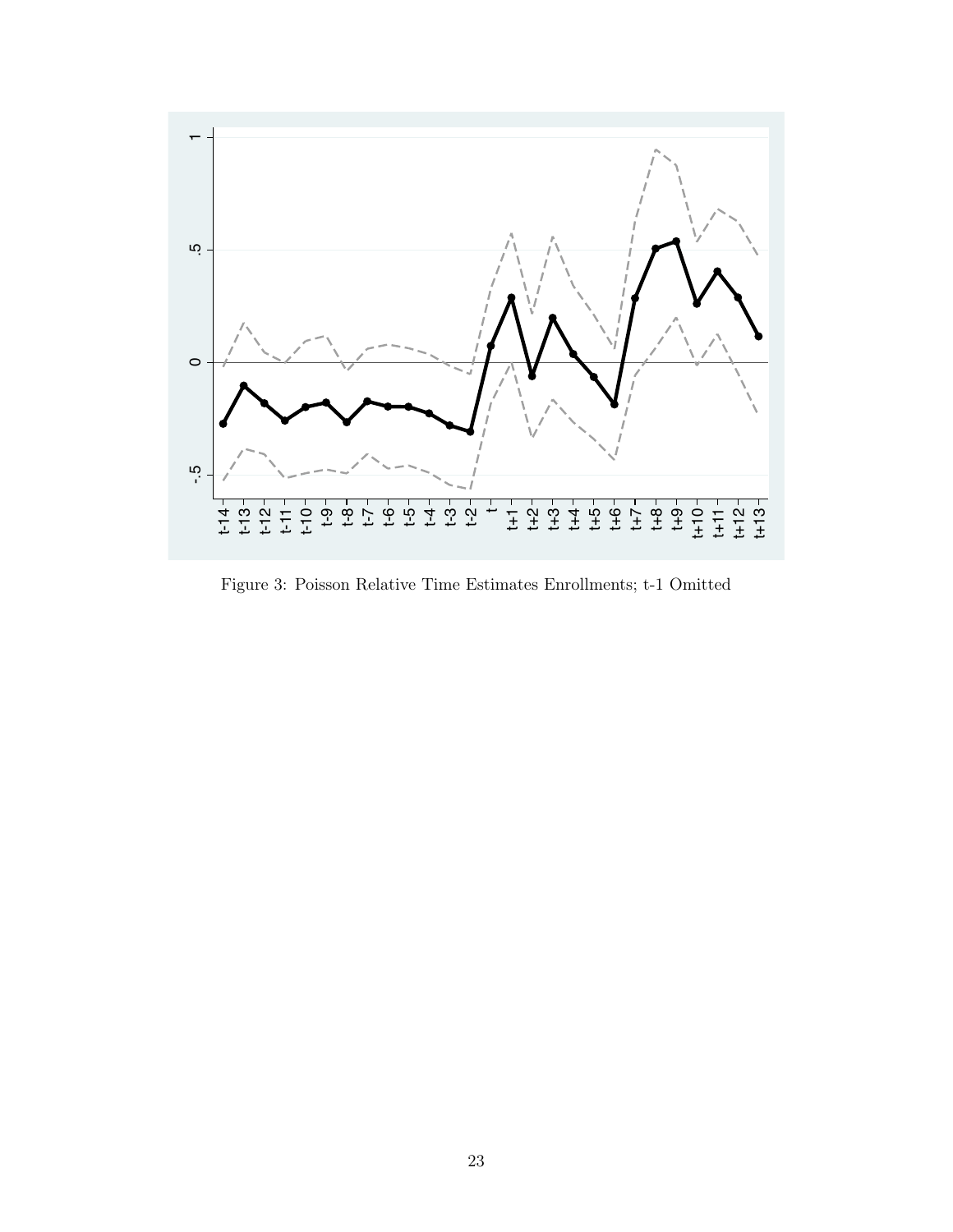<span id="page-23-0"></span>

Figure 4: Poisson Relative Time Estimates for Exits; t-1 Omitted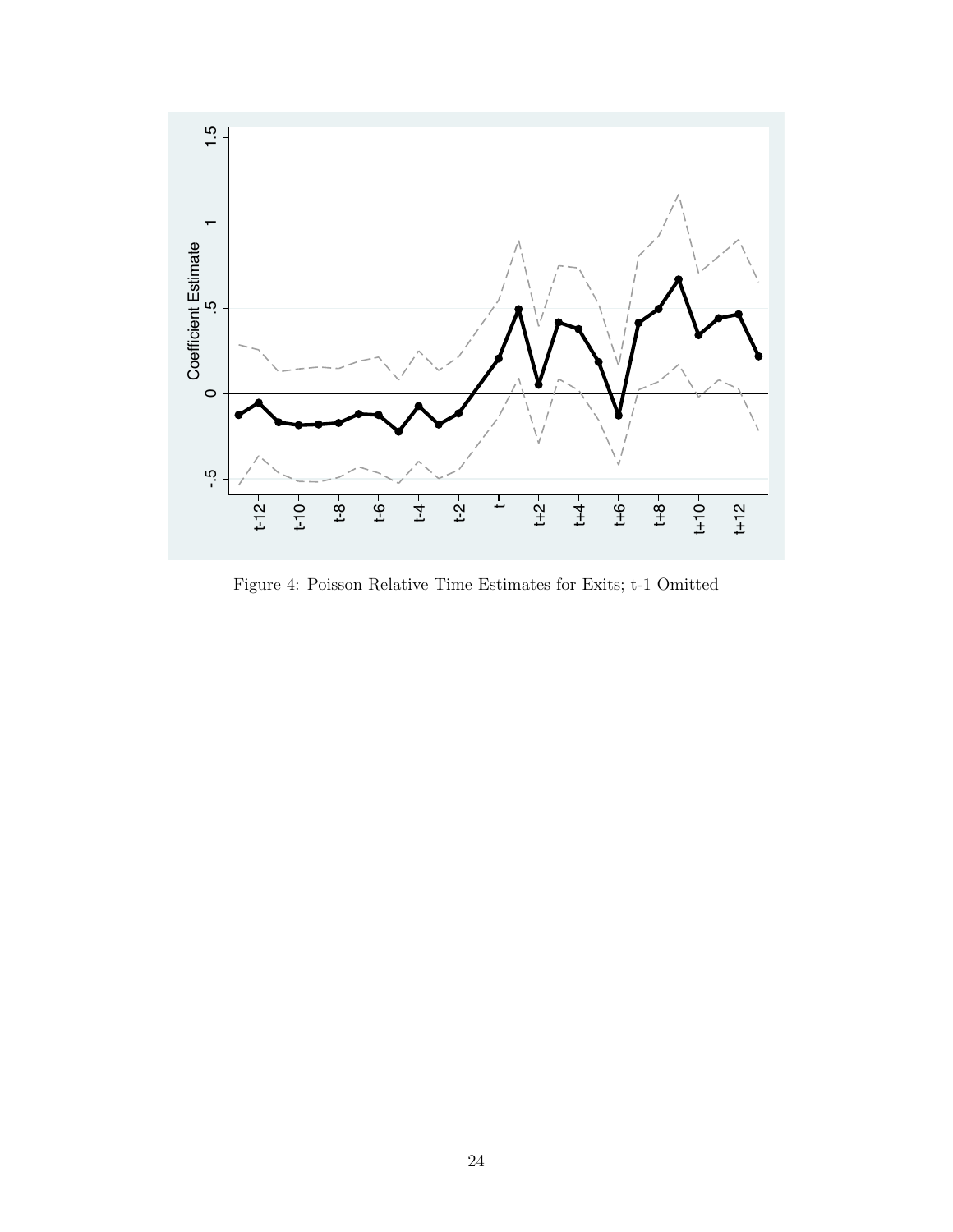# List of Tables

|   | 1 Average Daily Enrollment & Exit Over 4-Weeks Prior to Treatment 26 |  |
|---|----------------------------------------------------------------------|--|
|   |                                                                      |  |
|   |                                                                      |  |
|   |                                                                      |  |
|   |                                                                      |  |
| 6 |                                                                      |  |
|   |                                                                      |  |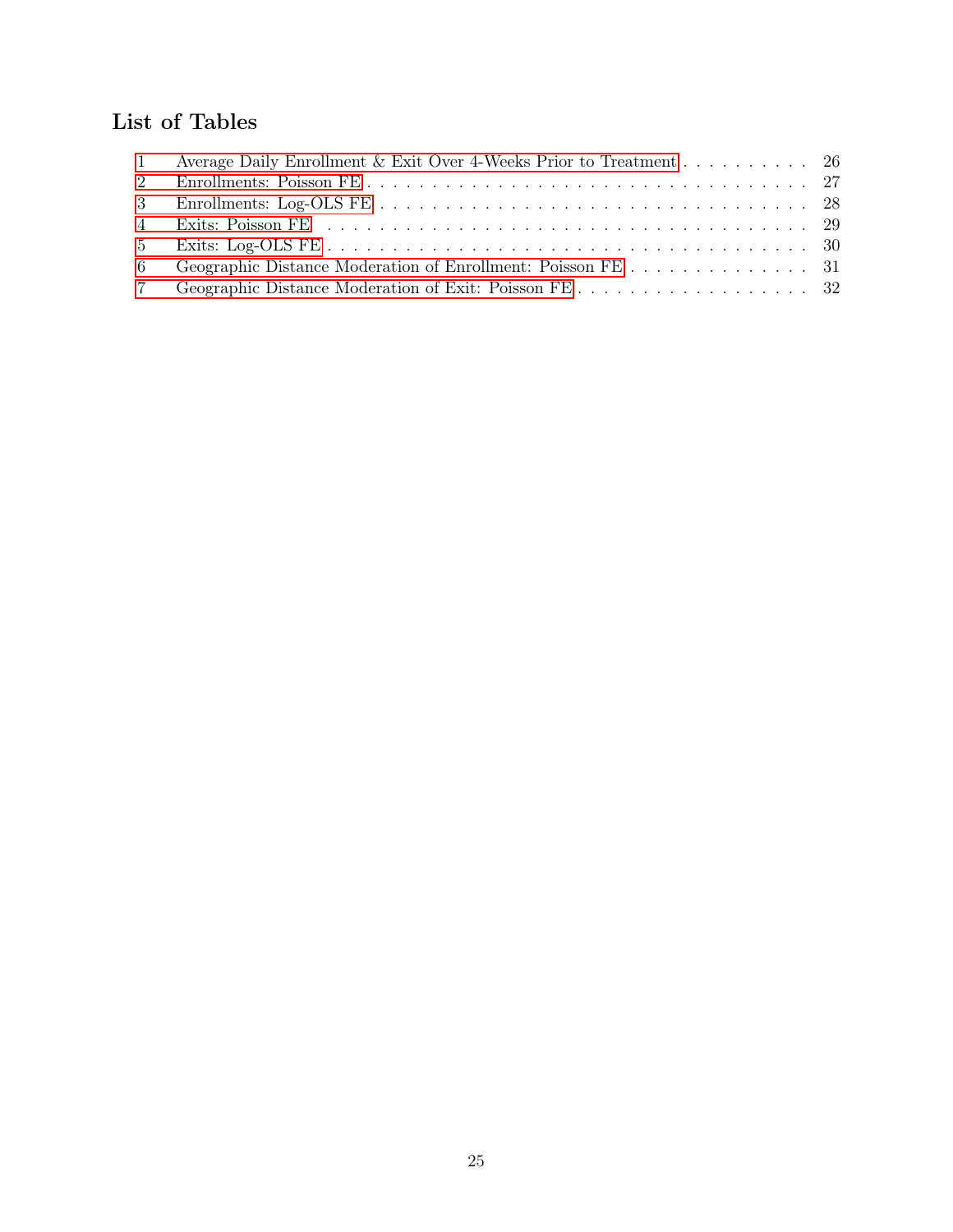<span id="page-25-0"></span>

|  |              |        | $\frac{\text{STDev}}{1.423}$                                                                                                                                 |                             | $0.556$ 1.368                                                                                | 120              |
|--|--------------|--------|--------------------------------------------------------------------------------------------------------------------------------------------------------------|-----------------------------|----------------------------------------------------------------------------------------------|------------------|
|  |              | Female | $\frac{\text{Mean}}{0.583}$                                                                                                                                  |                             |                                                                                              | 120              |
|  |              |        |                                                                                                                                                              | $\frac{\text{Max}}{13.393}$ | 12.964                                                                                       | <b>120</b>       |
|  | Homosexual   |        |                                                                                                                                                              |                             | $\begin{tabular}{ll} Mean & STDev \\ \hline 0.674 & 1.550 \\ 0.645 & 1.500 \\ \end{tabular}$ | $\frac{1}{20}$   |
|  |              | Male   |                                                                                                                                                              |                             |                                                                                              | 120              |
|  | Heterosexual |        |                                                                                                                                                              | $\frac{\text{Max}}{14.893}$ | 14.393                                                                                       | $\overline{120}$ |
|  |              | Hemale |                                                                                                                                                              |                             | Max Mean STDev<br>36.893 1.463 3.830<br>34.929 1.375 3.600                                   | $\frac{120}{20}$ |
|  |              |        |                                                                                                                                                              |                             |                                                                                              | $\overline{120}$ |
|  |              |        |                                                                                                                                                              |                             |                                                                                              | 120              |
|  |              |        | $\frac{\text{STDev}}{\text{31.886}}$                                                                                                                         |                             | 0.821                                                                                        | 120              |
|  |              | ale    | Mean                                                                                                                                                         | .476                        | .493                                                                                         | $\overline{20}$  |
|  |              |        |                                                                                                                                                              |                             | 7.750                                                                                        |                  |
|  |              |        | $\frac{1}{\sqrt[n]{2}} \frac{1}{\sqrt[n]{2}} \frac{1}{\sqrt[n]{2}} \frac{1}{\sqrt[n]{2}} \frac{1}{\sqrt[1]{2}} \frac{1}{\sqrt[1]{2}} \frac{1}{\sqrt[1]{2}}.$ |                             | Ext                                                                                          | Cities           |

Table 1: Average Daily Enrollment & Exit Over 4-Weeks Prior to Treatment Table 1: Average Daily Enrollment & Exit Over 4-Weeks Prior to Treatment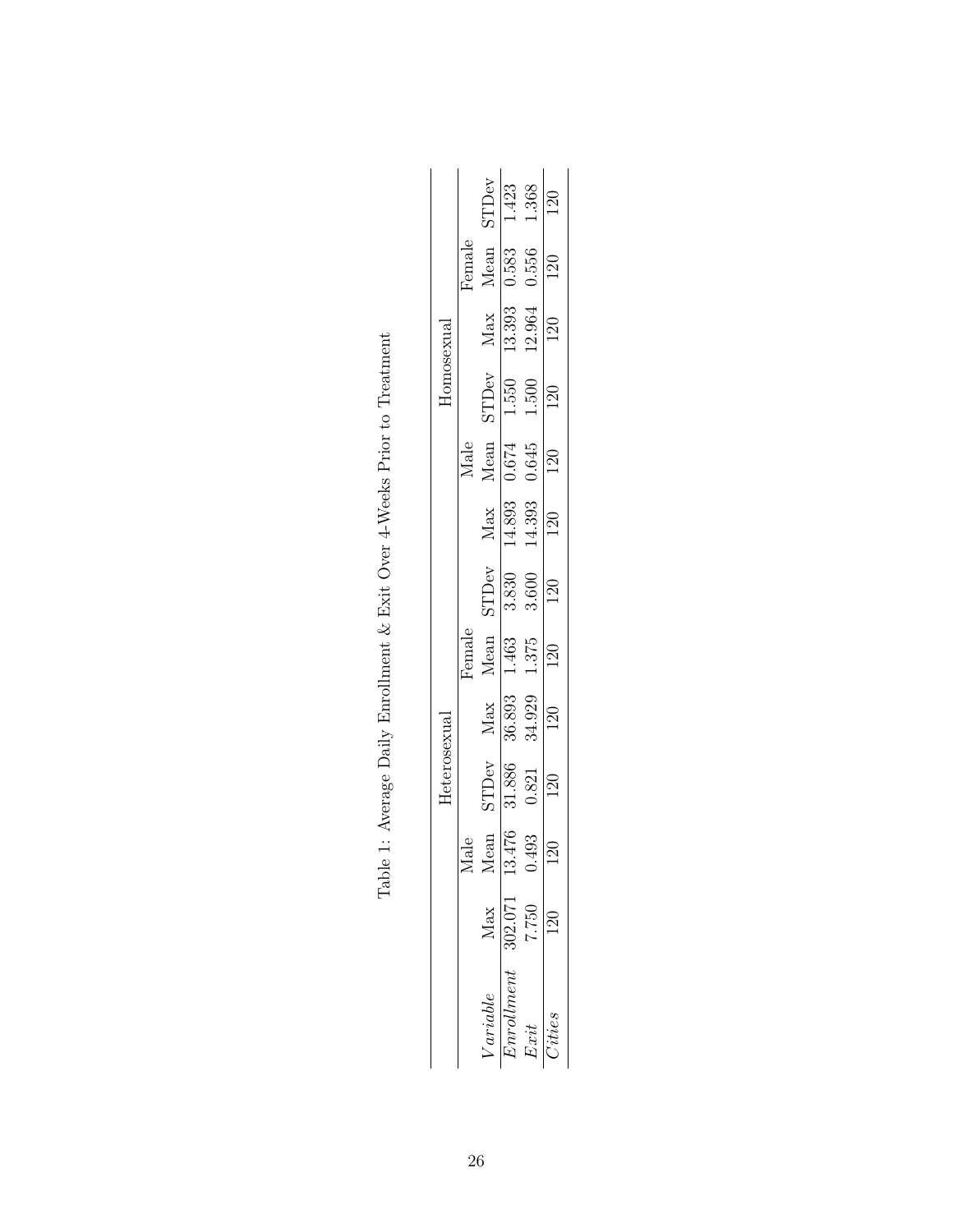<span id="page-26-0"></span>

|                      |                     | Male                 | Female              |                      |  |
|----------------------|---------------------|----------------------|---------------------|----------------------|--|
| $DV = Enrolls$       | 4-Week              | 2-Week               | 4-Week              | 2-Week               |  |
| Post                 | $-0.799***$ (0.035) | $-0.970***$ (0.043)  | $-0.697***$ (0.042) | $-0.795***$ (0.050)  |  |
| Orientation          | $2.995***$ (0.032)  | $2.970***$ (0.034)   | $0.920***$ (0.034)  | $0.895***$ (0.054)   |  |
| $Post * Orientation$ | $0.288***$ (0.041)  | $0.467***$ $(0.048)$ | $0.211***$ (0.051)  | $0.309***$ $(0.050)$ |  |
| <i>Observations</i>  | 480                 | 476                  | 476                 | 476                  |  |
| <i>Cities</i>        | 120                 | 119                  | 119                 | 119                  |  |
| Wald $\chi^2$        | 10,923.64(3)        | 14,645.41(3)         | 1,272.02(3)         | 1,461.96(3)          |  |

Table 2: Enrollments: Poisson FE

Notes: Robust standard errors in brackets; \*\*\*  $p<0.001$ 

Some cities dropped because no variation was observed in the DV within the group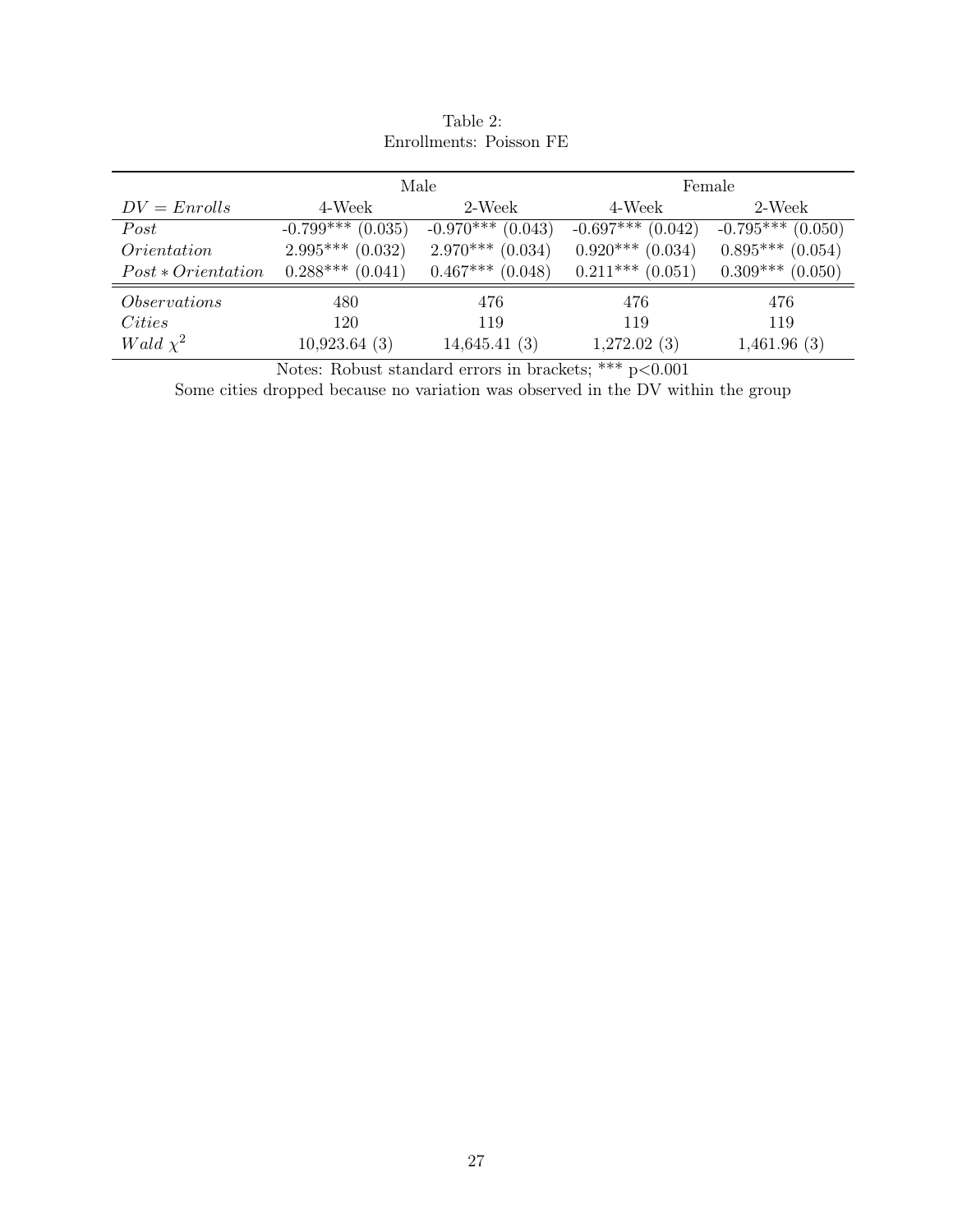<span id="page-27-0"></span>

|                      | Male                 |                       | Female                 |                        |
|----------------------|----------------------|-----------------------|------------------------|------------------------|
| $DV = Log(Enrolls)$  | 4-Week               | 2-Week                | 4-Week                 | 2-Week                 |
| Post                 | $-0.759***$ (0.059)  | $-0.804***$ (0.064)   | $-0.738***$<br>(0.062) | $-0.806***$<br>(0.069) |
| Orientation          | $3.032***$ $(0.040)$ | $3.018***(0.051)$     | $0.926***$ (0.043)     | $0.834***$ (0.057)     |
| $Post * Orientation$ | $0.207***$ (0.062)   | $0.238***$ (0.067)    | $0.169***$ $(0.075)$   | $0.211***$ (0.086)     |
| <i>Observations</i>  | 469                  | 454                   | 463                    | 445                    |
| <i>Cities</i>        | 120                  | 119                   | 119                    | 119                    |
| $R^2$                | 0.967                | 0.960                 | 0.735                  | 0.664                  |
| <i>F</i> statistic   | 3,042.41(3, 119)     | $2,103.36$ $(3, 118)$ | 359.25(3, 118)         | 239.78 (3, 118)        |

| Table 3: |                         |
|----------|-------------------------|
|          | Enrollments: Log-OLS FE |

Notes: Robust standard errors in brackets; \*\*\*  $p < 0.001$ 

Some observations dropped when no enrollments are observed, i.e., Log of 0 is undefined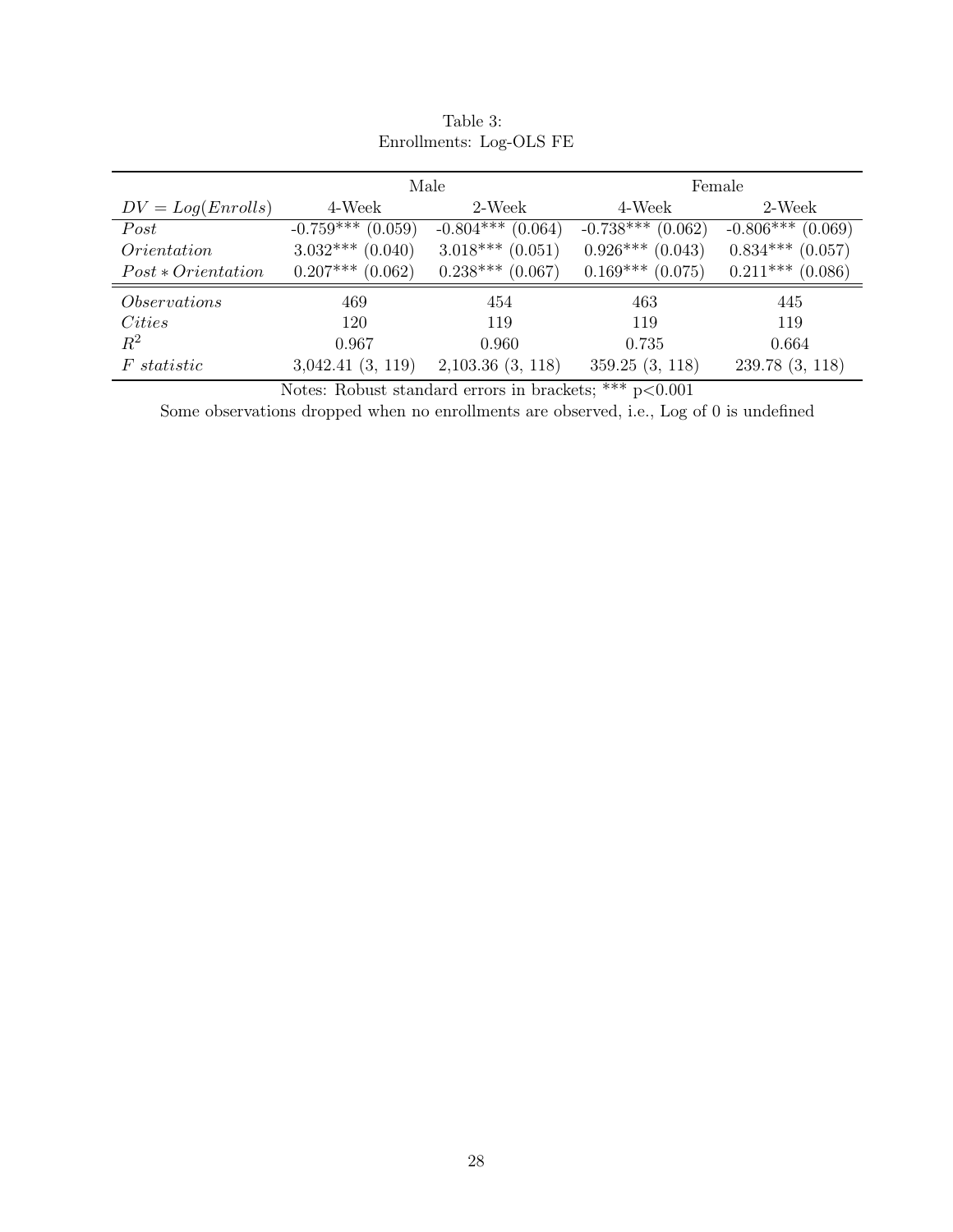<span id="page-28-0"></span>

|                      |                     | Male                | Female              |                        |  |
|----------------------|---------------------|---------------------|---------------------|------------------------|--|
| $DV = Exits$         | 4-Week              | 2-Week              | 4-Week              | 2-Week                 |  |
| Post                 | $-0.721***$ (0.039) | $-0.570***$ (0.040) | $-0.606***$ (0.043) | $-0.333***$<br>(0.048) |  |
| Orientation          | $-0.268***$ (0.093) | $-0.238*(0.092)$    | $0.906***$ (0.033)  | $0.838***$ $(0.051)$   |  |
| $Post * Orientation$ | $0.688***(0.051)$   | $0.880***$ (0.069)  | $0.212***$ (0.046)  | $0.199***$<br>(0.051)  |  |
| <i>Observations</i>  | 476                 | 476                 | 476                 | 476                    |  |
| <i>Cities</i>        | 119                 | 119                 | 119                 | 119                    |  |
| Wald $\chi^2$        | 395.76(3)           | 251.87(3)           | 994.72 (3)          | 695.95(3)              |  |

Table 4: Exits: Poisson FE

Notes: Robust standard errors in brackets; \*\*\* p<0.001, \* p<0.05

Some cities dropped because no variation was observed in the DV within the group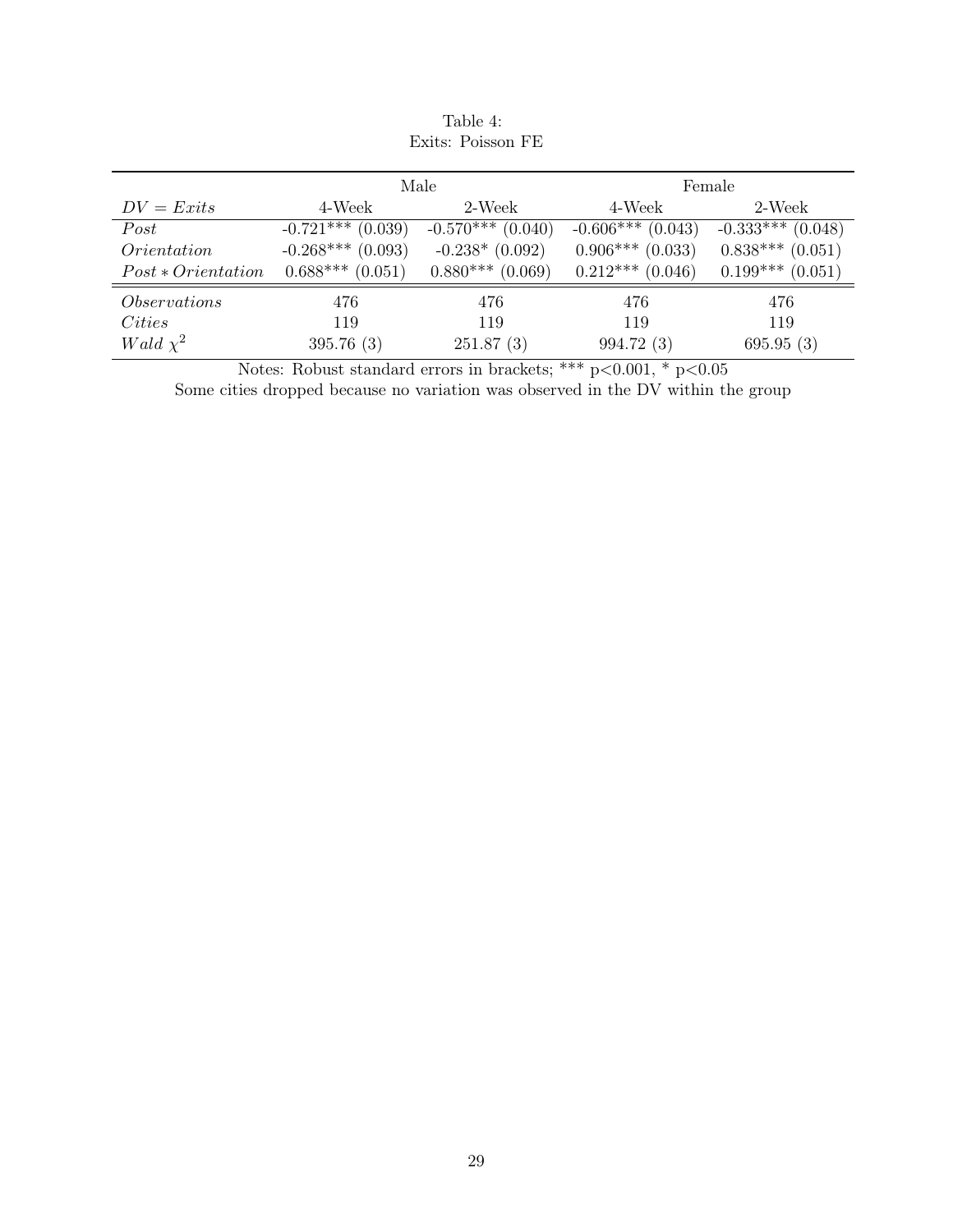<span id="page-29-0"></span>

|                      |                      | Male                 | Female               |                        |  |
|----------------------|----------------------|----------------------|----------------------|------------------------|--|
| $DV = Log(Exits)$    | 4-Week               | 2-Week               | 4-Week               | 2-Week                 |  |
| Post                 | $-0.608***$ (0.059)  | $-0.649***$ (0.066)  | $-0.619***$ (0.068)  | $-0.715***$<br>(0.071) |  |
| Orientation          | $-0.183***$ (0.089)  | $-0.001(0.093)$      | $0.929***$ $(0.044)$ | $0.838***$ (0.060)     |  |
| $Post * Orientation$ | $0.679***$ $(0.084)$ | $0.563***$ $(0.103)$ | $0.148*(0.074)$      | $0.248***$<br>(0.079)  |  |
| <i>Observations</i>  | 459                  | 434                  | 461                  | 445                    |  |
| <i>Cities</i>        | 119                  | 119                  | 119                  | 119                    |  |
| $\,R^2$              | 0.178                | 0.214                | 0.700                | 0.642                  |  |
| <i>F</i> statistic   | 39.21(3, 118)        | 38.11(3, 118)        | 306.79(3, 118)       | 171.79(3, 118)         |  |

Table 5: Exits: Log-OLS FE

Notes: Robust standard errors in brackets; \*\*\*  $p<0.001$ , \*  $p<0.05$ 

Some observations dropped when no enrollments are observed, i.e., Log of 0 is undefined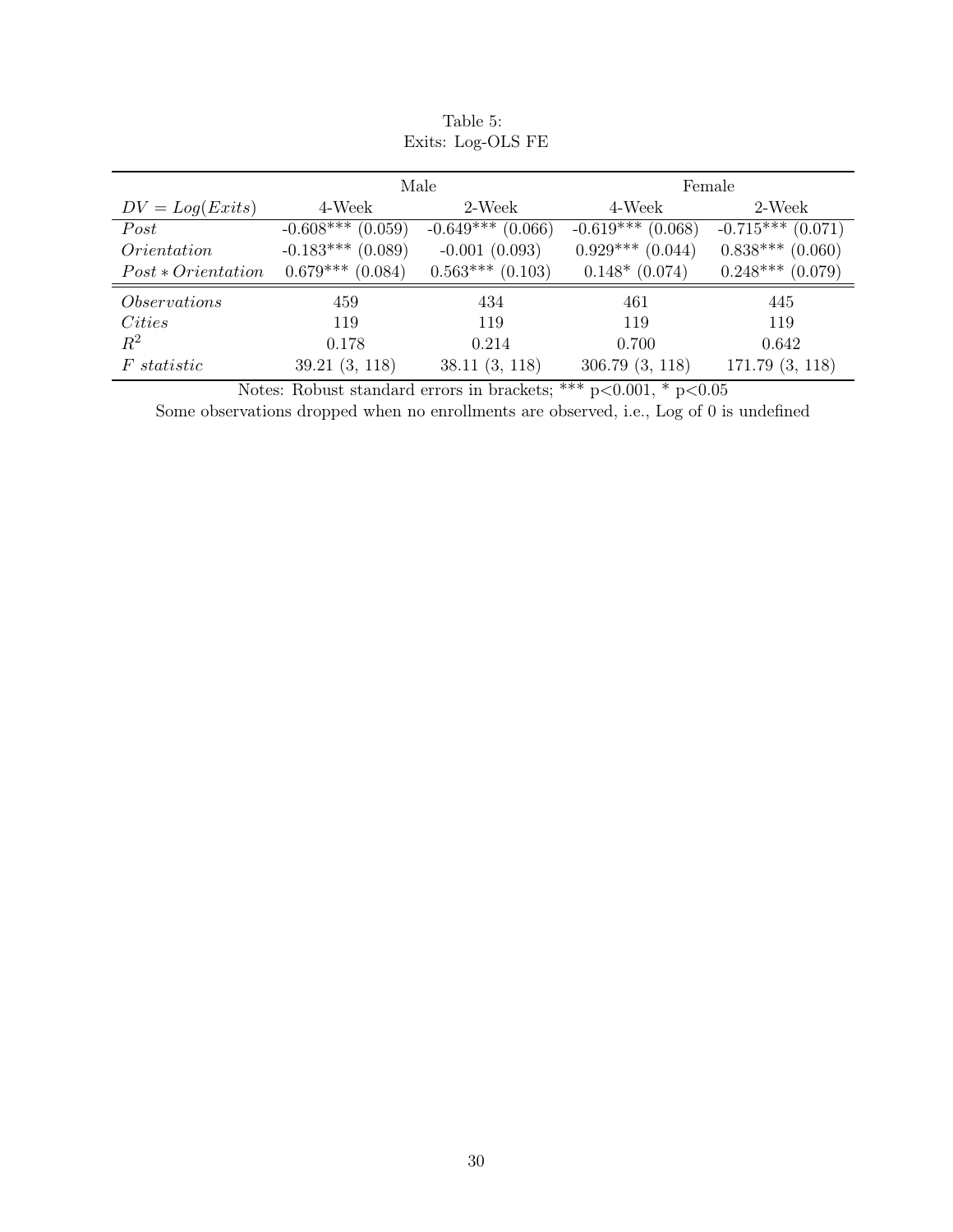<span id="page-30-0"></span>

| $DV = Enrolls$             | Male                 | Female              |
|----------------------------|----------------------|---------------------|
| Post                       | $-0.980***$ (0.045)  | $-0.832***$ (0.054) |
| <i><u>Orientation</u></i>  | $2.973***$ (0.035)   | $0.887***$ (0.056)  |
| $Post * Geo$               | $0.019**$ (0.007)    | $0.060***$ (0.017)  |
| $Orientation * Geo$        | 0.001(0.014)         | 0.027(0.020)        |
| $Post * Orientation$       | $0.479***$ $(0.049)$ | $0.350***(0.049)$   |
| $Post * Orientation * Geo$ | $-0.018*(0.008)$     | $-0.060*(0.025)$    |
| <i>Observations</i>        | 456                  | 456                 |
| Cities                     | 114                  | 114                 |
| Wald $\chi^2$              | 23,172.01(6)         | 1,400.89(6)         |

Table 6: Geographic Distance Moderation of Enrollment: Poisson FE

Notes: Robust standard errors in brackets; \*\*\*  $p<0.001$ , \*\*  $p<0.01$ , \*  $p<0.05$ 

Some cities dropped because no variation was observed in the DV within the group or because no geographic data was available for users